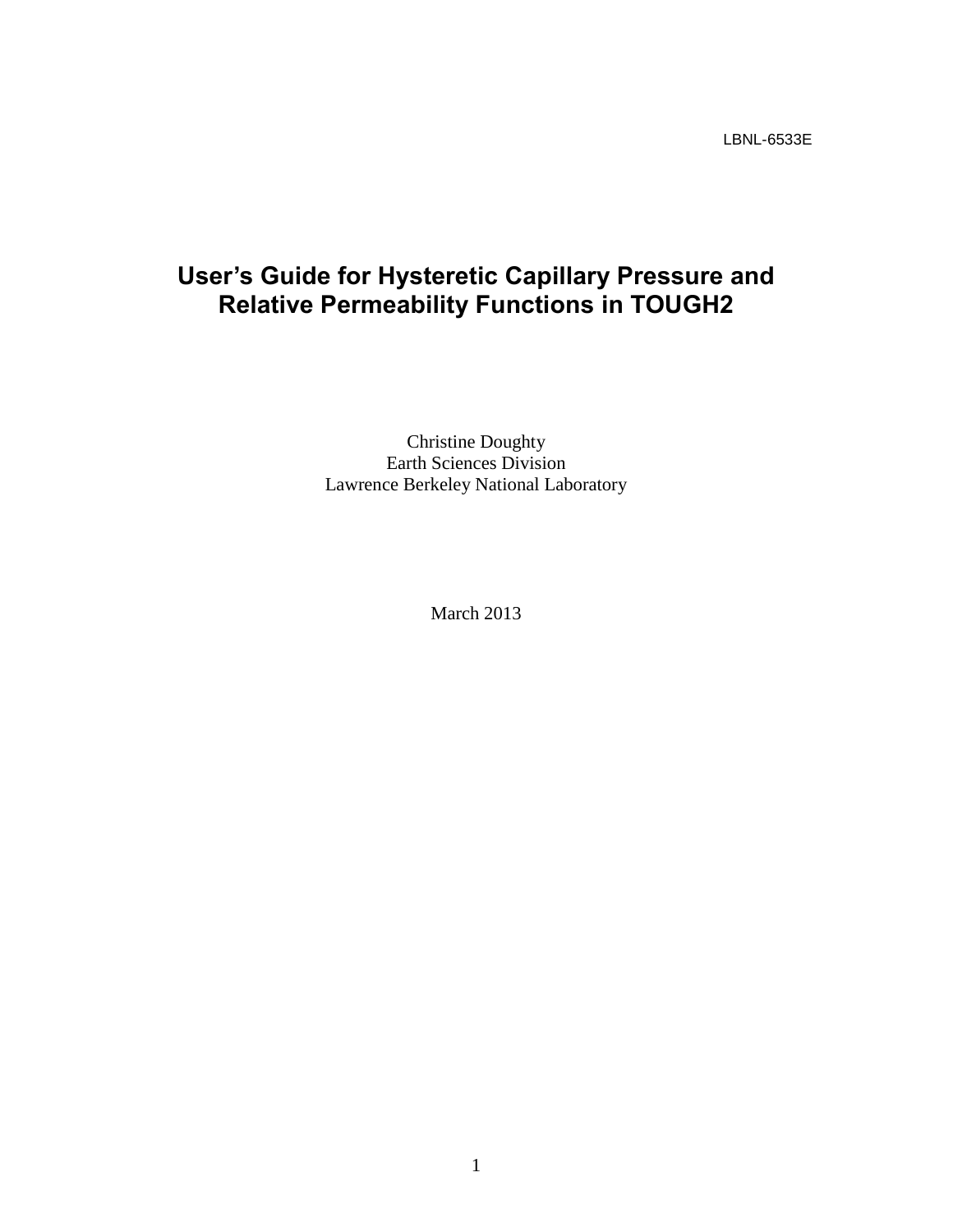# **1. Background**

The precursor of TOUGH2, TOUGH, was originally developed with non-hysteretic characteristic curves. Hysteretic capillary pressure functions were implemented in TOUGH in the late 1980s by Niemi and Bodvarsson (1988), and hysteretic capillary pressure and relative permeability functions were added to iTOUGH2 about ten years later by Finsterle et al. (1998). Recently, modifications were made to the iTOUGH2 hysteretic formulation to make it more robust and efficient (Doughty, 2007). Code development is still underway, and the current hysteresis formulation has now been added to standard TOUGH2 (Pruess et al., 2012).

This document provides a user's guide for the most recent version of the hysteretic code, which runs within iTOUGH2 (Finsterle, 1999a,b,c) or TOUGH2 V2.1 (Pruess et al., 2012). The usage of the hysteretic module is the same in both codes, which for brevity here are both referred to simply as TOUGH2. The current code differs only slightly from what was presented in Doughty (2007), hence that document provides the basic information on the processes being modeled and how they are conceptualized. This document focuses on a description of the user-specified parameters required to run hysteretic TOUGH2. In the few instances where the conceptualization differs from that of Doughty (2007), the features described here are the current ones.

Sample problems presented in this user's guide use the equation-of-state module ECO2N (Pruess, 2005). The components present in ECO2N are  $H_2O$ , NaCl, and CO<sub>2</sub>. Two fluid phases and one solid phase are considered: an aqueous phase, which primarily consists of liquid  $H_2O$  and may contain dissolved NaCl and  $CO_2$ ; a supercritical phase which primarily consists of  $CO<sub>2</sub>$ , but also includes a small amount of gaseous  $H<sub>2</sub>O$ ; and a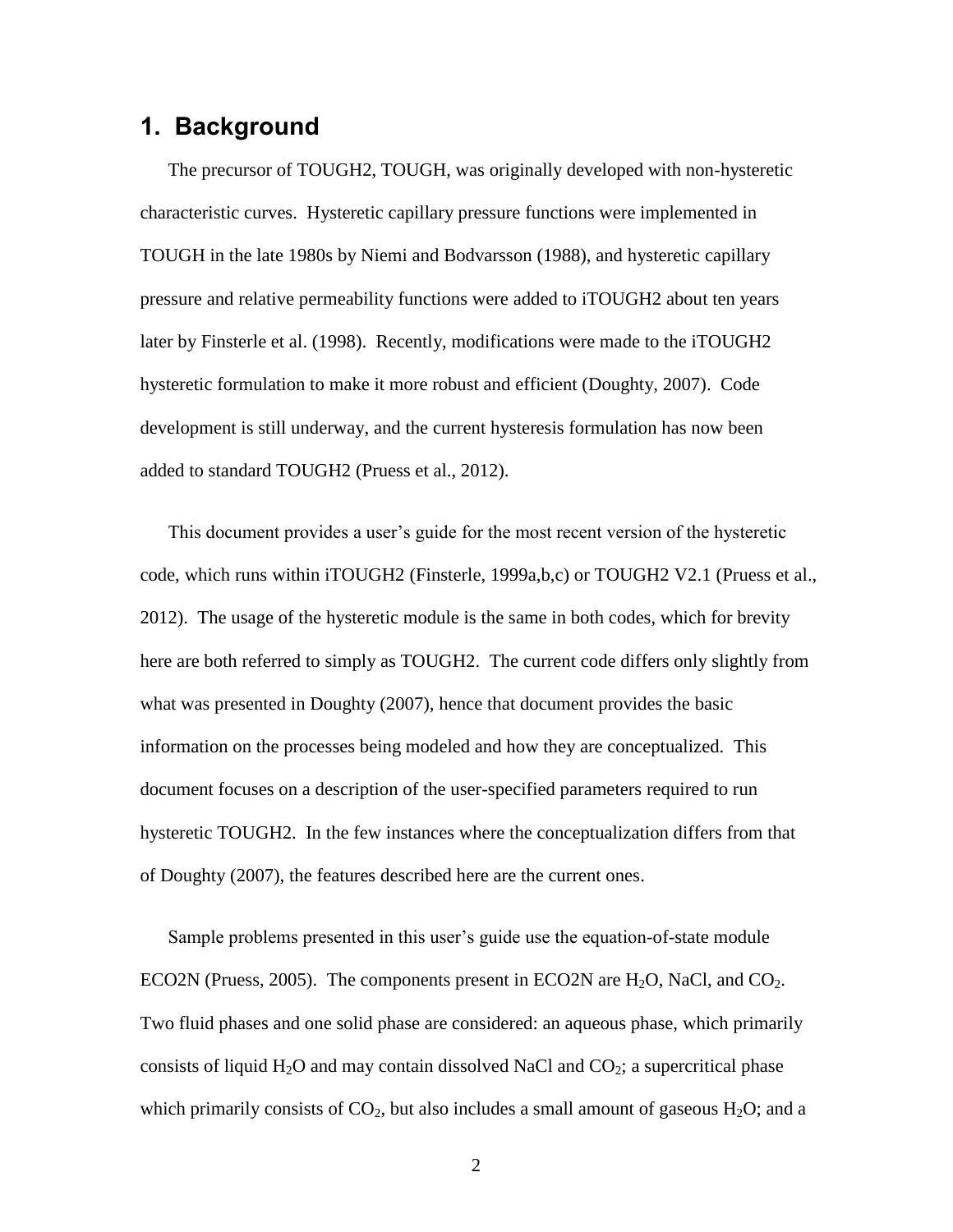solid phase consisting of precipitated NaCl. Details of the ECO2N formulation may be found in Pruess (2005). The aqueous phase is the wetting phase and is denoted 'liquid', whereas the supercritical phase is the non-wetting phase and is denoted 'gas'. The hysteretic formalism may be applied to other TOUGH2 equation-of-state modules that consider two fluid phases, as long as the liquid phase is the wetting phase and the gas phase is the non-wetting phase.

# **2. Characteristic-Curve Functional Forms**

The basic equation for capillary pressure  $P_c$  as a function of liquid saturation  $S_l$  is adapted from the van Genuchten (1980) formulation, and is given by

$$
P_c = -P_0^p \left[ \left( \frac{S_l - S_{l_{\min}}}{1 - S_{gr}^{\Delta} - S_{l_{\min}}} \right)^{-\left( \frac{1}{m^p} \right)} - 1 \right]^{(1 - m^p)}, \tag{1}
$$

where *p* identifies the flow process, drainage (*d*) or imbibition (*w*), that is occurring. The parameters  $P_0^d$ ,  $P_0^w$ ,  $m^d$ ,  $m^w$ , and  $S_{lmin}$  are specified in the ROCKS or RPCAP blocks of the TOUGH2 input file (see below for details). The parameter  $S_{gr}^A$ , the residual gas saturation, depends on the saturation history of the grid block through the turning- point saturation  $S_l^{\Delta}$ , which identifies the transition from drainage to imbibition for a particular grid block. Following Land (1968), we take

$$
S_{sr}^{\Delta} = \frac{1}{1/(1 - S_l^{\Delta}) + 1/S_{grmax} - 1/(1 - S_{lr})},
$$
\n(2)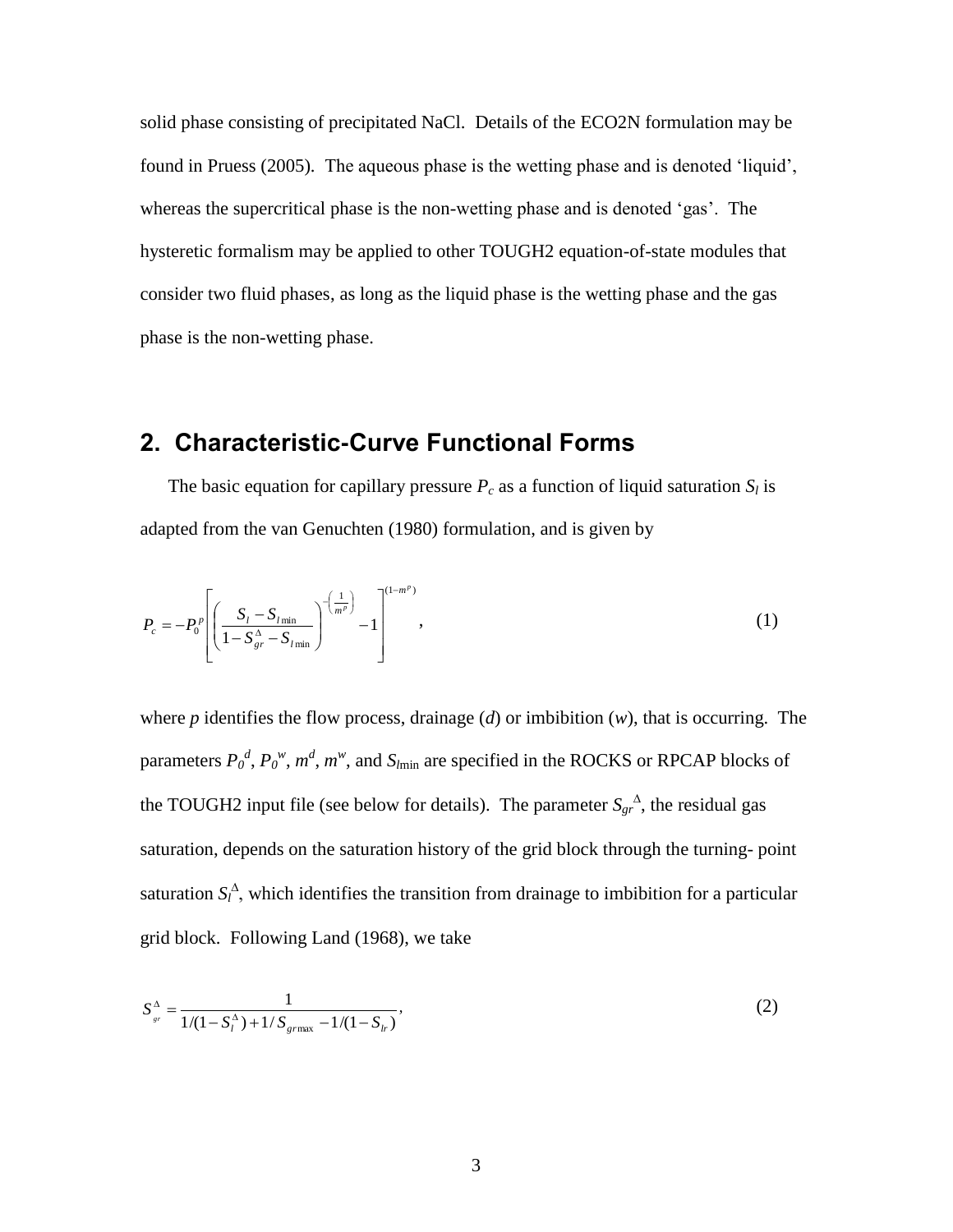where *Sgr*max and *Slr* are maximum residual gas saturation and residual liquid saturation, respectively, which are material properties specified in the ROCKS or RPCAP blocks (see below for details). Equation (2) indicates that smaller values of  $S_l^{\Delta}$  produce larger values of  $S_{gr}^{\Delta}$ . In other words, the locations that once held the most CO<sub>2</sub> (small  $S_l^{\Delta}$ ), become the locations that trap the most  $CO_2$  (large  $S_{gr}^{\Delta}$ ). Equation (1) provides the socalled primary drainage and primary imbibition capillary pressure curves. During a simulation, the actual capillary pressure curve being followed is determined by interpolation between the two primary curves, as described in Finsterle et al. (1998) and illustrated in Doughty (2007). Interpolated curves are known as scanning curves. In total, four branches of the capillary pressure curve are defined: 1 – primary drainage, 2 – firstorder scanning imbibition, 3 – second-order scanning drainage, 4 – third-order scanning imbibition.

The relative permeability functions also include hysteretic effects arising from the trapped component of the gas phase that develops during imbibition. These functions are taken from Parker and Lenhard (1987) and Lenhard and Parker (1987), who adapted them from the non-hysteretic expressions of van Genuchten (1980). As implemented here, the relative permeability to liquid *krl* is given by

$$
k_{rl} = \sqrt{\overline{S}_{l}} \left[ 1 - \left( 1 - \frac{\overline{S}_{gt}}{1 - \overline{S}_{l}^{\Delta}} \right) (1 - (\overline{S}_{l} + \overline{S}_{gt})^{1/m})^{m} - \left( \frac{\overline{S}_{gt}}{1 - \overline{S}_{l}^{\Delta}} \right) (1 - (\overline{S}_{l}^{\Delta})^{1/m})^{m} \right]^{2}
$$
(3)

and the relative permeability to gas  $k_{rg}$  is given by

$$
k_{rg} = k_{rg\max} \left( 1 - (\overline{S}_l + \overline{S}_{gt}) \right)^{\gamma} \left( 1 - (\overline{S}_l + \overline{S}_{gt})^{1/m} \right)^{2m},\tag{4}
$$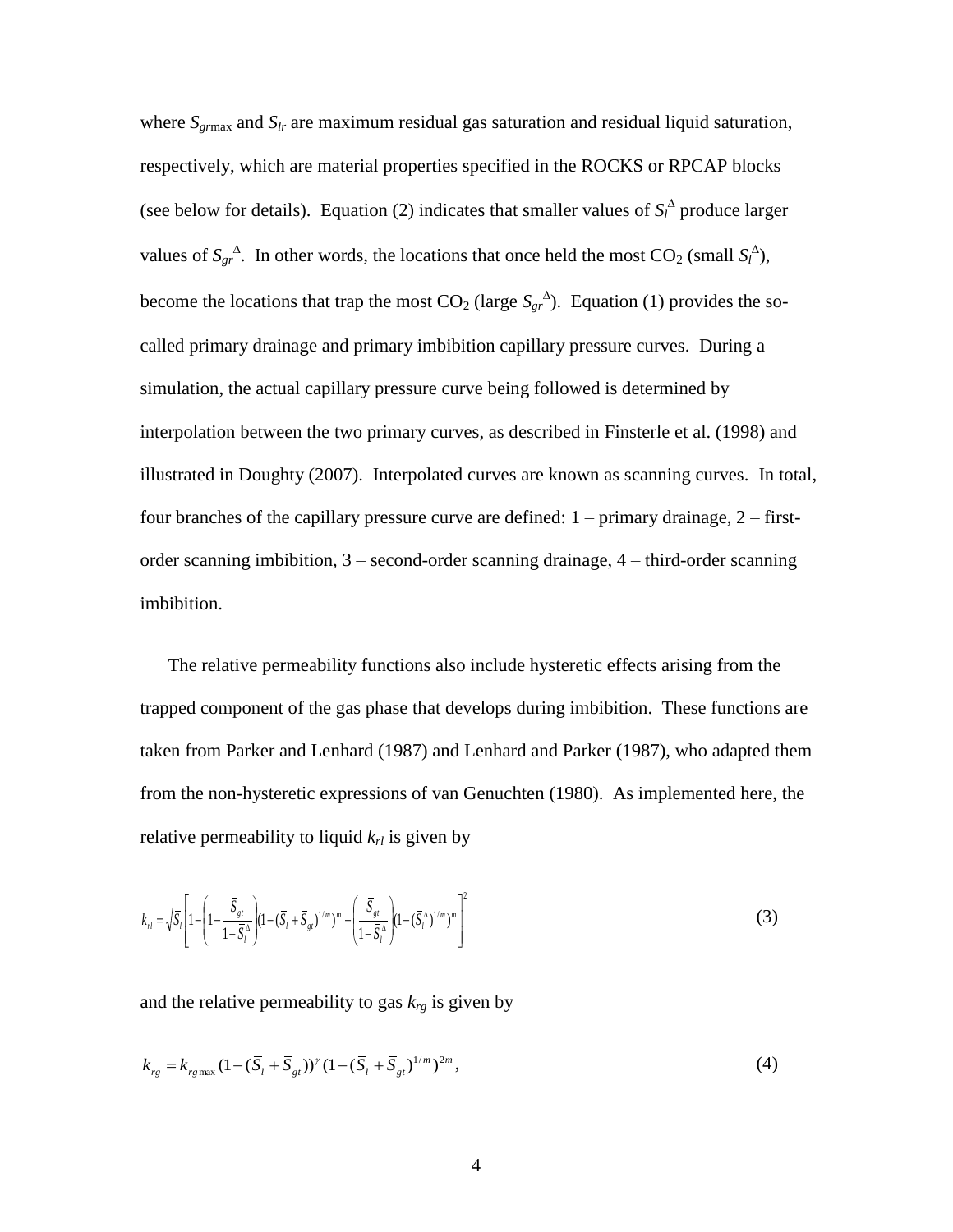where  $\overline{S}_l$  and  $\overline{S}_l^{\Delta}$  are effective values of liquid saturation  $S_l$  and turning-point saturation  $S_l^{\Delta}$ , respectively, normalized with respect to residual liquid-phase saturation  $S_{l_r}$ :

$$
\overline{S}_l = \frac{S_l - S_{lr}}{1 - S_{lr}}\tag{5}
$$

$$
\overline{S}_l^{\Delta} = \frac{S_l^{\Delta} - S_{lr}}{1 - S_{lr}} \,. \tag{6}
$$

The parameter  $\overline{S}_{gt}$  is the effective value of the trapped gas-phase saturation:

$$
\overline{S}_{gt} = \frac{S_{gr}^{\Delta}(S_t - S_t^{\Delta})}{(1 - S_{tr})(1 - S_t^{\Delta} - S_{gr}^{\Delta})}.
$$
\n(7)

The parameters  $S_{lr}$ ,  $\gamma$ ,  $m$ , and  $k_{rgmax}$  are specified in the ROCKS or RPCAP blocks of the TOUGH2 input file (see below for details). Unlike the capillary pressure algorithm, where Equation (1) merely provides the envelope functions within which interpolation determines the actual capillary pressure curve, Equations (3) and (4) provide the actual relative permeabilities for both drainage and imbibition. The only difference between the two processes is that  $S_{gt}$  is zero for the primary drainage curve, and non-zero for the scanning curves. Moreover,  $\overline{S}_{gt}$  has the same value for all scanning curves, implying that the relative permeability curves have only two branches: one for primary drainage and the other for everything else.

Equation (1) is not defined for  $S_l < S_{lmin}$  or  $S_l > (1 - S_{gr}^{\Lambda})$ , Equations (3) and (4) are not defined for  $S_l < S_{lr}$ , and Equation (3) has an infinite derivative for  $S_l = (1 - S_{gr}^{\Delta})$ . However, characteristic curves must be defined over the entire liquid saturation domain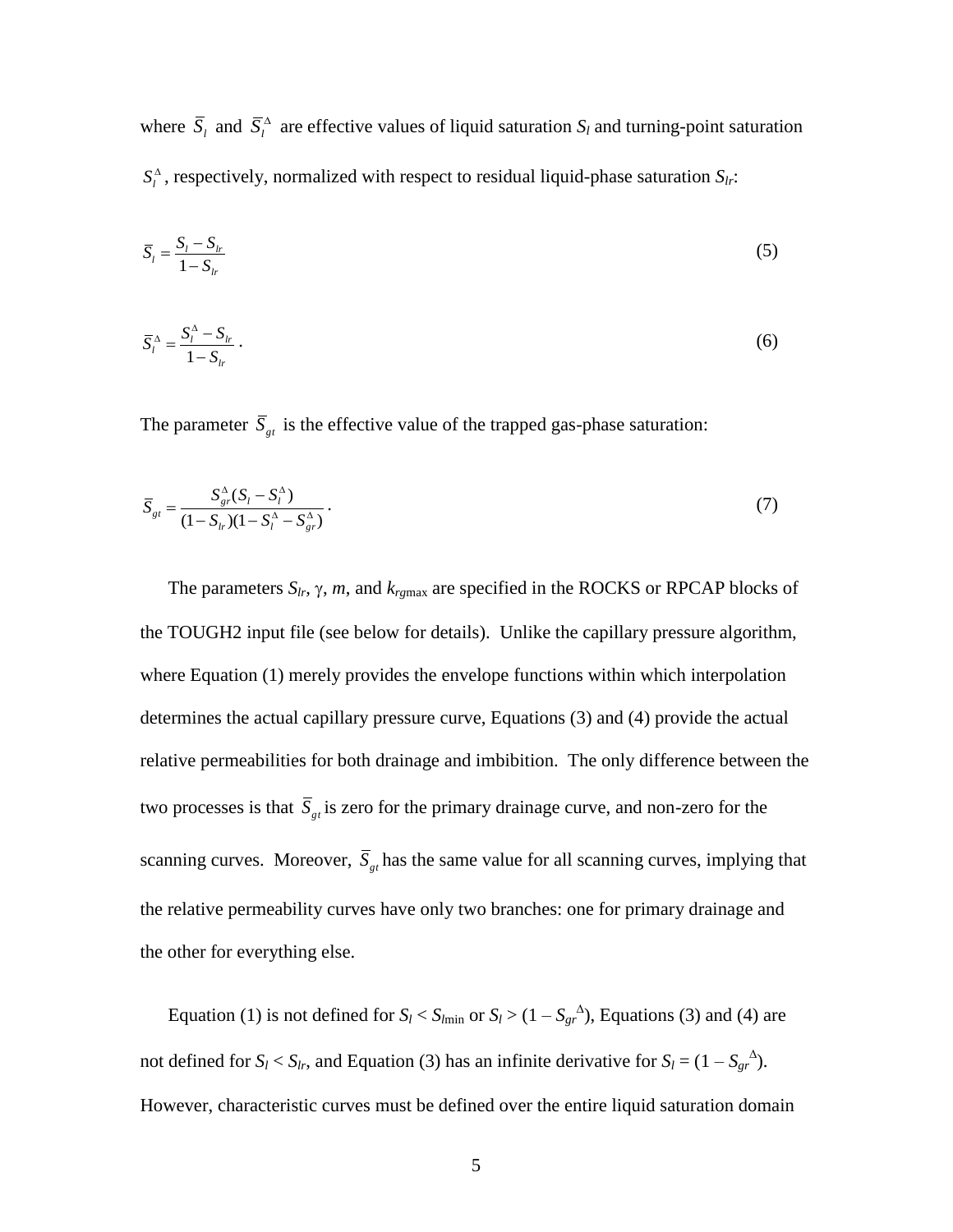from zero to one, because even when a phase is immobile, and hence unable to move by pressure forces, its saturation can change due to other processes (e.g., evaporation of liquid water, dissolution of supercritical  $CO<sub>2</sub>$ ). Hence, the basic hysteretic characteristic curves given by Equations (1), (3), and (4) must be augmented by extensions. Figures 1 and 2 illustrate the key features of the extended hysteretic characteristic curves.

Figure 1 shows the features of the extended hysteretic capillary pressure function. The imbibition branch  $P_c^w$  is illustrated for a value of  $S_l^{\Delta} = 0.3$ , meaning that for this particular grid block located near a  $CO_2$  injection location, liquid saturation began at  $S_l$  = 1, decreased until  $S_l = 0.3$  as  $CO_2$  entered the grid block, then began to increase again after CO<sub>2</sub> injection ceased. In practice,  $S_l^{\Delta}$  can range from  $S_l$ <sub>r</sub> to 1.

In Equation (1),  $P_c$  goes to infinity at  $S_l = S_{lmin}$ . In the extended formulation, the  $P_c$ defined by Equation (1) is smoothly connected to an exponential or power-law extension that remains finite for all values of *S<sup>l</sup>* . The transition to the extension is controlled by the user-specified variable  $P_{\text{cmax}}$ , which is the value of Equation (1) at  $S_m$ , the point where the two functions meet. For the exponential extension, as  $P_{cmax}$  increases,  $S_m$  decreases (i.e., gets closer to  $S_{lmin}$ ) and the slope of Equation (1) at  $S_m$  increases. Thus, the slope of the extension at  $S_m$  must also increase, hence its maximum value  $P_c(S_l = 0)$  also increases. For the power-law extension, the user specifies the value of  $P_c(S_l = 0)$  explicitly. The power-law extension has zero slope at  $S_l = 0$ .

At the other end of the saturation range, two user options are available for extending the imbibition branch  $P_c^{\ w}$  for  $S_l > S_l^*$ , where  $S_l^*$  is defined as  $1 - S_{gr}^{\ A}$ . Either  $P_c^{\ w}$  can go to zero at  $S_l^*$ , or  $P_c^{\ w}$  can gradually decline to zero at  $S_l = 1$  following a power-law function.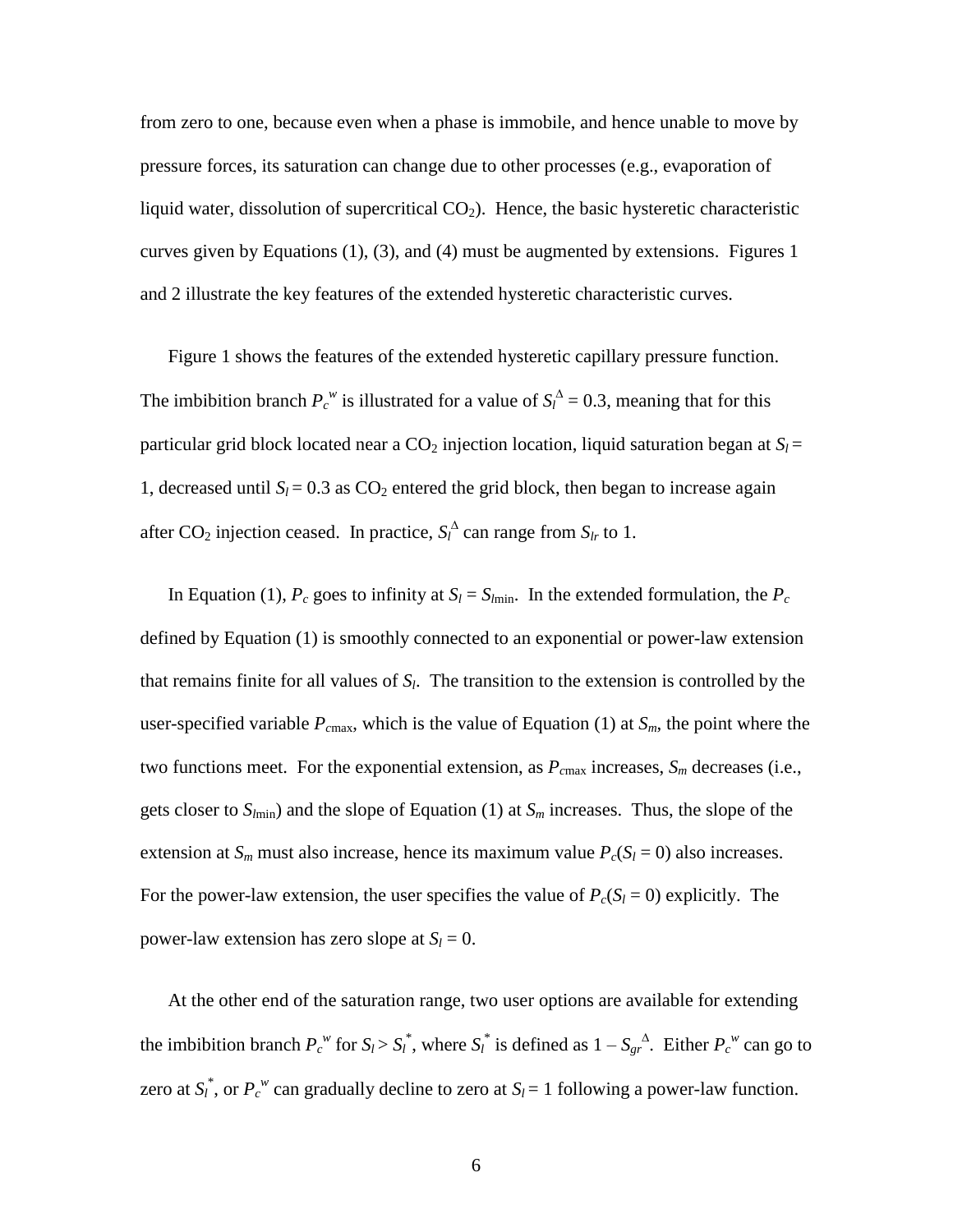Figure 2 shows the features of the extended hysteretic relative permeability (*krl* and  $k_{rg}$ ) functions. Previously (Doughty, 2007), when  $S_l = S_{lr}$ ,  $k_{rl} = 0$  and  $k_{rg} = 1$ . The requirement  $k_{rg} = 1$  at  $S_l = S_{lr}$  has been relaxed, and the user now specifies the value of  $k_{rg}(S_{lr})$ , which is denoted  $k_{rgmax}$ . If  $k_{rgmax} = 1$ , there is no difference from the previous formulation. However, if  $k_{\text{rgmax}} < 1$ , then there are two options for  $k_{\text{rg}}$  for the saturation range  $0 < S_l < S_{lr}$ . In either case,  $k_{rg}$  increases from  $k_{rgmax}$  to 1 as  $S_l$  decreases from  $S_{lr}$  to 0, but the variation can either be linear or cubic. If the linear option is chosen, a small cubic spline is added at *Slr*, to guarantee the continuity and smoothness of the extension and original function (this spline is present in Figure 2, but is too small to see). Although *S<sup>l</sup>* can be as small as  $S_l$ , meaning that an imbibition curve could originate at  $S_l$ , the  $k_{rg}$ extension below  $S_{lr}$  is only smoothly connected to the drainage branch  $k_{rg}$ <sup>d</sup>. In other words, there is no hysteresis along the extension.

At the other end of the saturation range, Equation (3) cannot be used during imbibition all the way to  $S_l = S_l^*$  because the slope  $k_l^w$  becomes infinite there, which yields the non-physical consequence of  $k_r v = 1$  at  $S_l = S_l^*$ . Physically, one must have  $k_r v$  $= 1$  at  $S_l = 1$ . A convenient means to achieve this is to use the drainage branch  $k_l^d$  for both drainage and imbibition when  $S_l > S_l^*$ . To obtain a smooth connection between  $k_l^w$ and  $k_{rl}$ <sup>d</sup>, a small cubic spline is introduced. The user specifies the width over which the spline extends.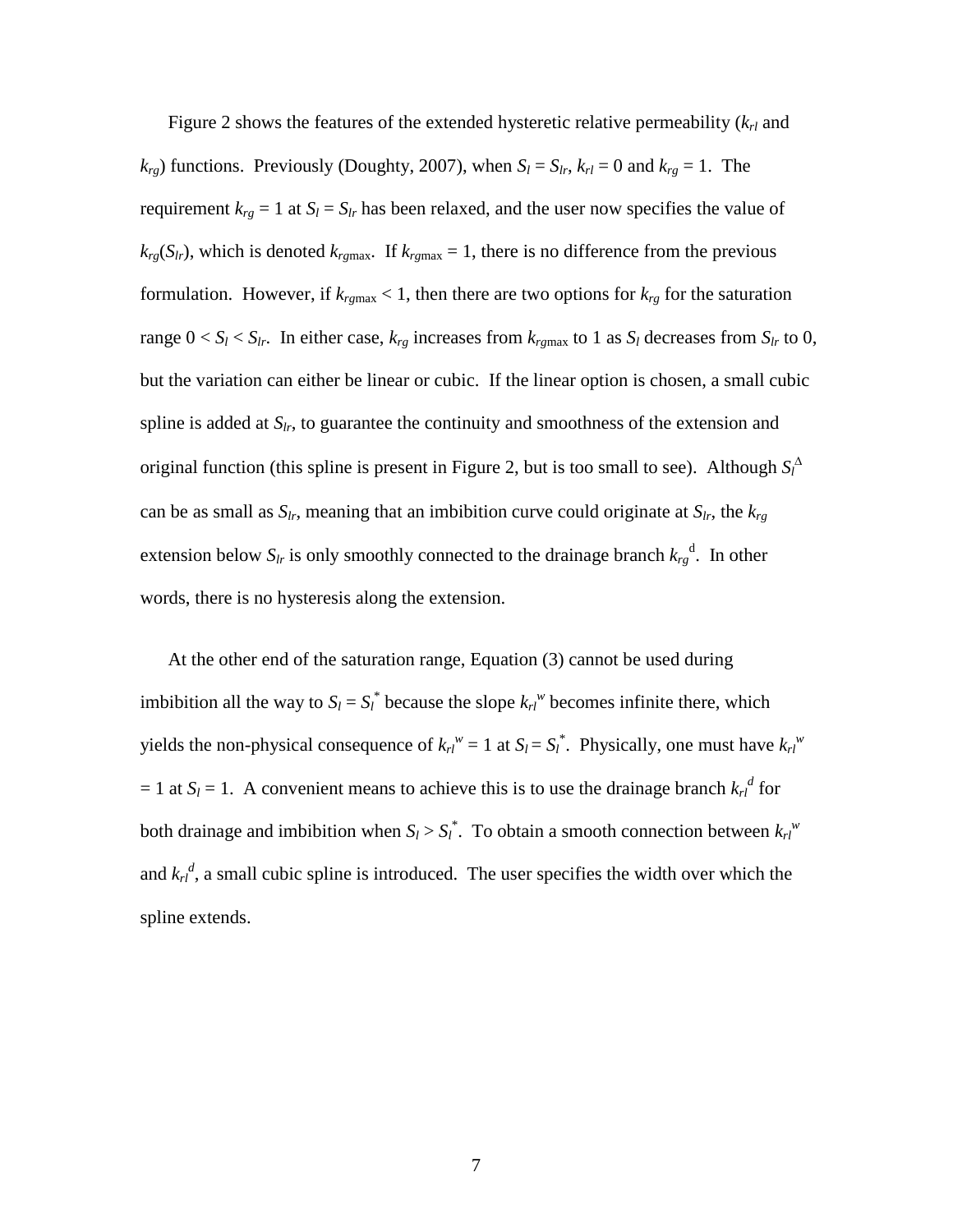

Figure 1. Features of the extended hysteretic capillary pressure function.  $P_c^{\ w}$  is shown for a typical value of  $S_l^{\Delta} = 0.3$ . In practice,  $S_l^{\Delta}$  can range from  $S_l$  to 1, with  $S_l^*$  increasing as  $S_l^{\Delta}$  increases.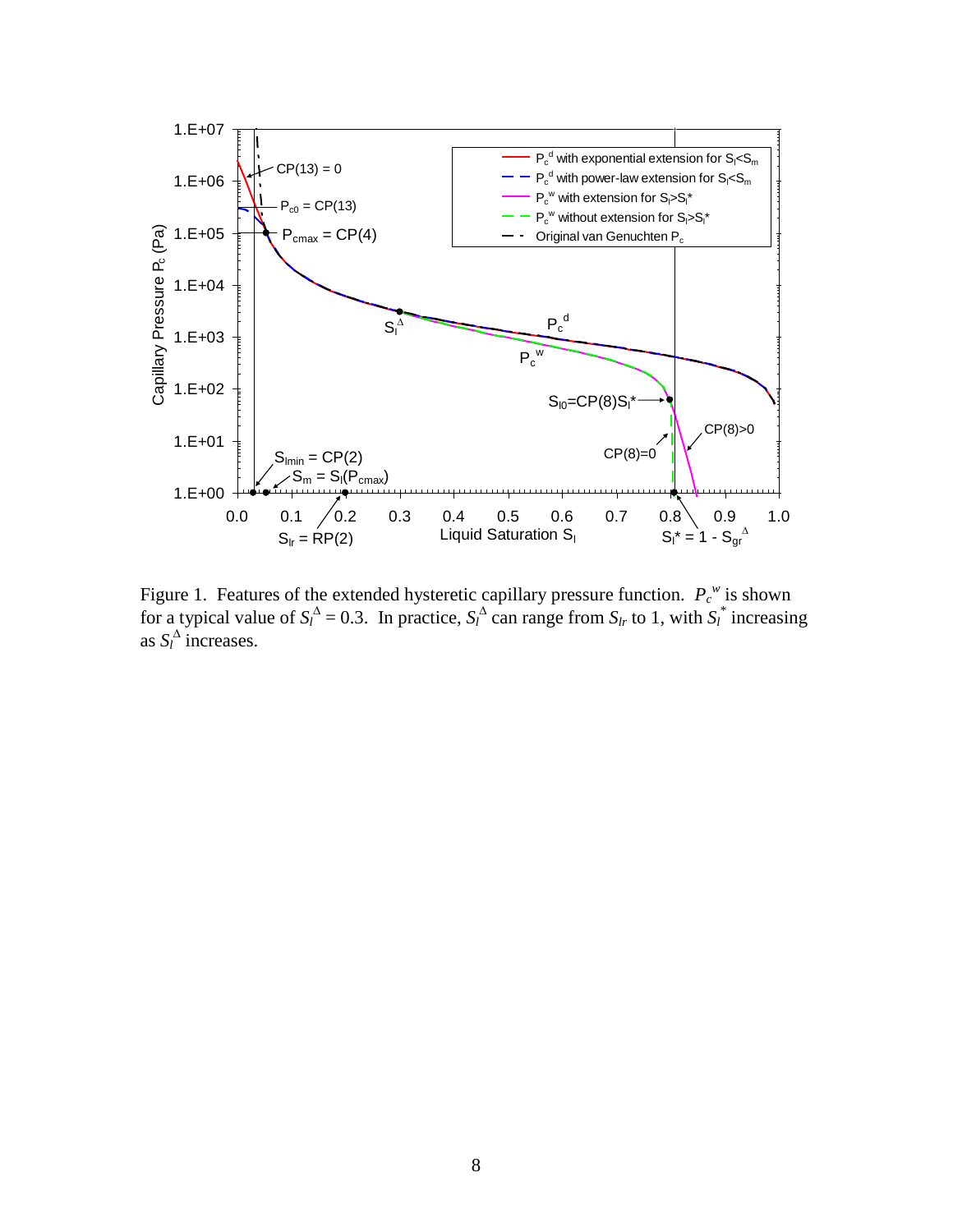

Figure 2. Features of the extended hysteretic relative permeability functions.

# **3. Input Parameters**

#### *3.1 Characteristic Curves*

To accommodate the parameters required to specify hysteretic problems, two lines are read in for both relative permeability parameters and capillary pressure parameters. For non-hysteretic materials (IRP $\neq$ 12, ICP $\neq$ 12), the second line should not be present. The format for the first line is the usual (I5,5X,7E10.4) and the format for the second line is (8E10.4). Note that the use of this format requires that decimal points be present in all RP and CP entries, even if they are flags that would normally be thought of as integers.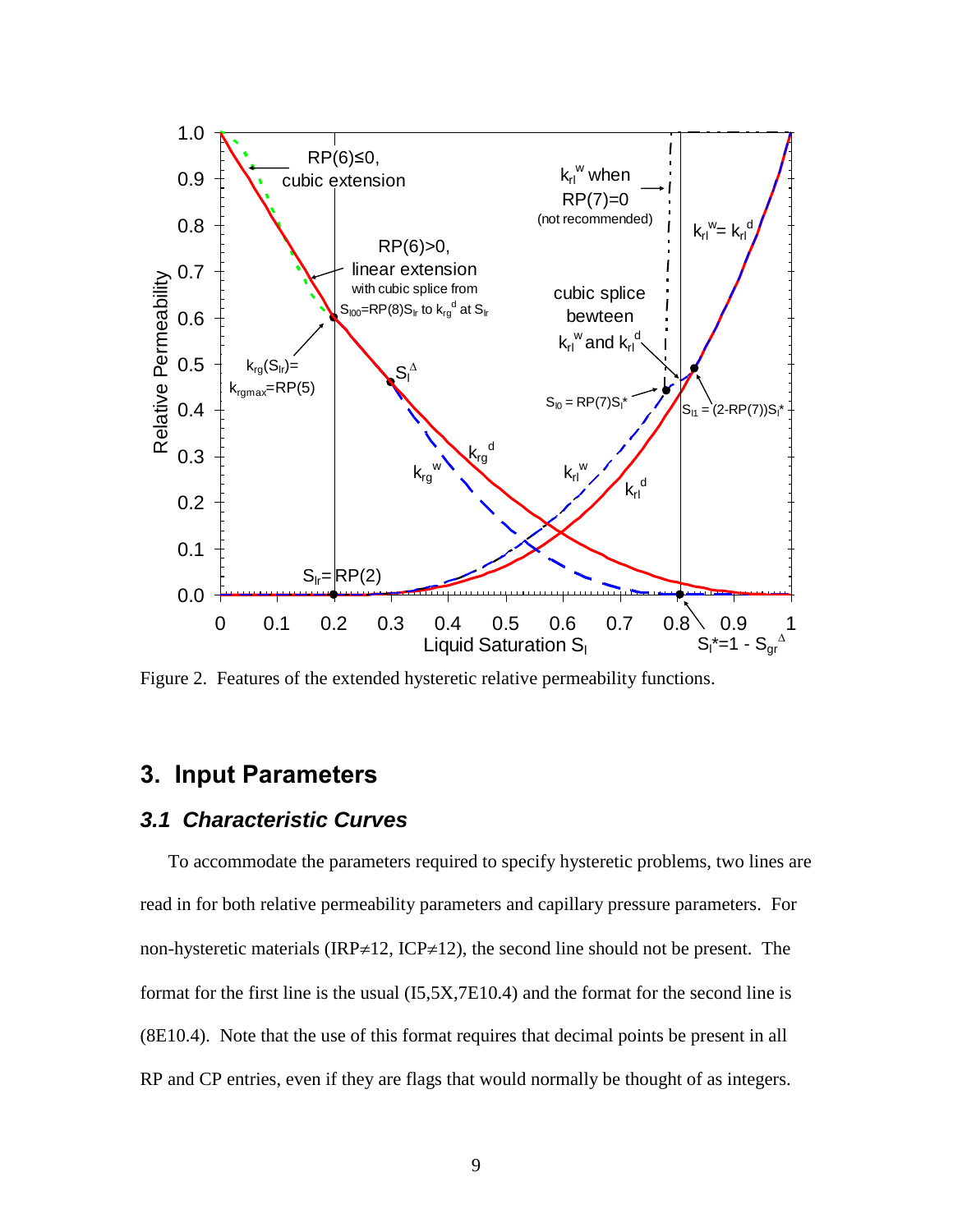An Excel spreadsheet containing the hysteretic formulations for capillary pressure and relative permeability, newhyster.xls, is distributed along with this user's guide. It is strongly recommended to input the chosen RP and CP parameters into the spreadsheet and examine the resulting capillary pressure and relative permeability curves for a variety of potential turning points prior to running a TOUGH simulation. This exercise will help guide the choice of numerical factors used to produce smooth curves, and may help avoid potential problems that can arise when using extreme values of some variables.

#### **IRP = 12 (must use with ICP = 12)**

- RP(1) = *m*; van Genuchten *m* for liquid relative permeability (need not equal CP(1) or  $CP(6)$ ;  $k<sub>rl</sub>$  uses same *m* for drainage and imbibition.
- $RP(2) = S_{lr}$ ; residual liquid saturation:  $k_{rl}(S_{lr}) = 0$ ,  $k_{rg}(S_{lr}) = k_{rgmax}$ . Must have  $S_{lr} > S_{lmin}$ in capillary pressure (CP(2)).  $S_l$  is minimum saturation for transition to imbibition branch. For  $S_l < S_{lr}$ , curve stays on primary drainage branch even if  $S_l$ increases.
- $RP(3) = S_{\text{grmax}}$ ; maximum possible value of residual gas saturation  $S_{\text{gr}}^{\Delta}$ . Note that the present version of the code requires that  $S_{lr} + S_{grmax} < 1$ , otherwise there will be saturations for which neither fluid phase is mobile, which the code cannot handle. Setting  $S_{\text{grmax}} = 0$  effectively turns off hysteresis. As a special option, a constant, non-zero value of  $S_{gr}$  may be employed by setting CP(10)>1 and making RP(3) negative. The code will set  $S_{gr}^A = -RP(3)$  for all grid blocks at all times.
- RP(4) =  $\gamma$ ; exponent in  $k_{rg}$  (default 1/3); typical values  $1/3 1/2$ . In Doughty (2007),  $\gamma$  was hardwired at 1/3. For  $k_{rg}^d$  to replicate the Corey (1954)  $k_{rg}$  function, set  $RP(4) = \gamma = 2.0$ ,  $RP(5) = k_{rgmax} = 1.0$ , and  $RP(10) = m_{gas} = 0.5$  (see Equation (4)).
- $RP(5) = k_{rgmax} = k_{rg}(S_{lr})$  (default 1.0); maximum value of  $k_{rg}$  obtained using Equation (3). In Doughty (2007), *krg*max was hardwired at 1.0.
- RP(6) = fitting parameter for  $k_{rg}$  extension for  $S_l < S_{lr}$  (only used when  $k_{rgmax} < 1$ ); determines type of function for extension and slope of  $k_{rg}$  at  $S_l = 0$ .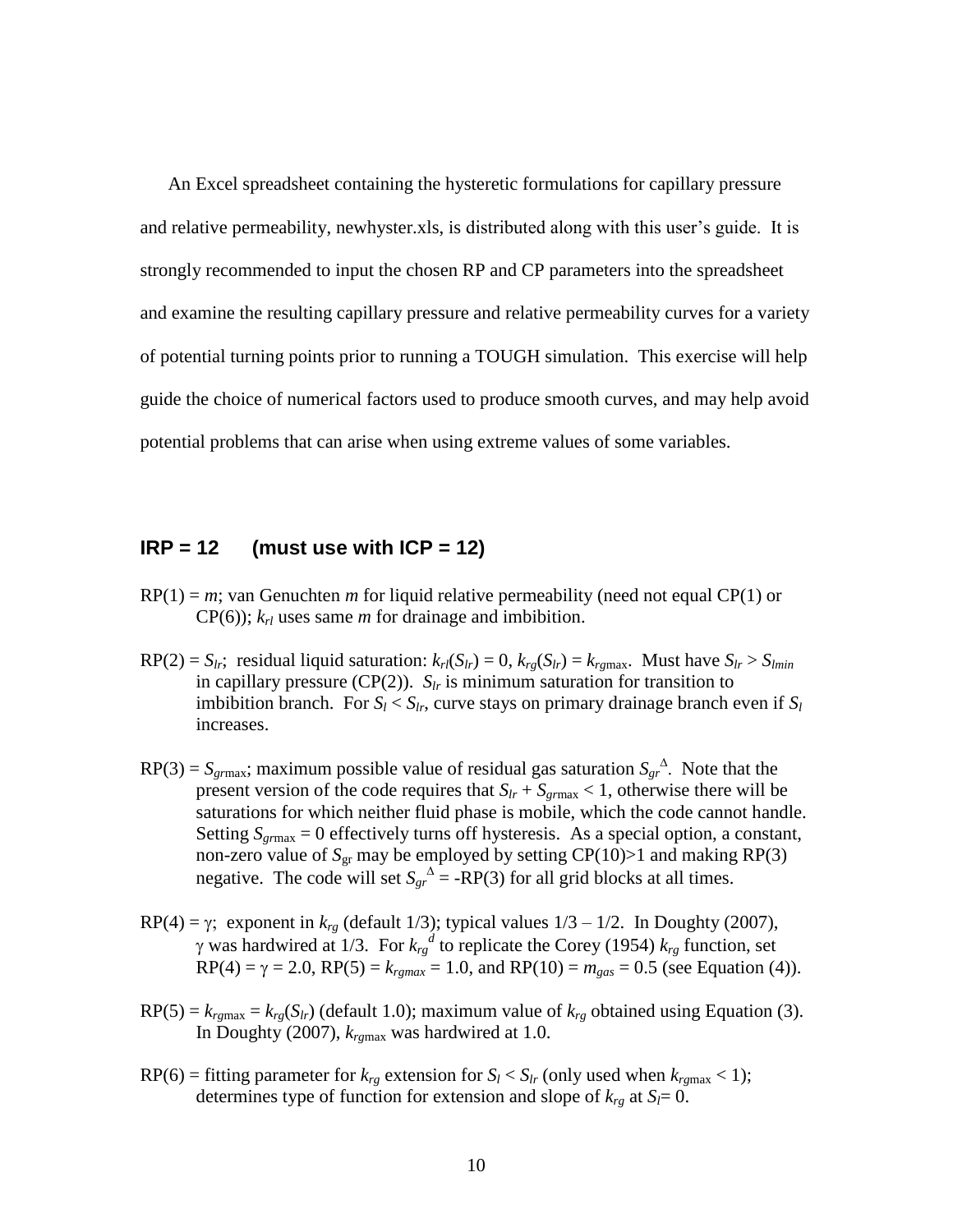- ≤ 0 use cubic spline for  $0 < S_l < S_l$ , with slope at  $S_l = 0$  of RP(6)
- $> 0$  use linear segment for  $0 < S_l < RP(8)S_l$  and cubic spline for  $RP(8)S_{lr} < S_l < S_{lr}$ , with slope at  $S_l = 0$  of -RP(6).
- RP(7) = numerical factor used for cubic spline connecting  $k_r v^w$  to  $k_r e^e$  for  $S_l > S_l^*$ . RP(7) is the fraction of  $S_l^*$  at which  $k_l^w$  curve departs from the original van Lenhard and Parker function (Equation (3)). Recommended range of values: 0.92–0.97. For RP(7)=0,  $k_{rl}$  =1 for  $S_l > S_l^*$  (not recommended). In general, as smaller values of  $RP(1) = m$  are used,  $RP(7)$  must get smaller as well. Try various combinations of parameters  $m$ , RP(7), and  $S_l^{\Delta}$  in the spreadsheet newhyster.xls to make sure that the *krl* curve does not have sharp oscillations.
- $RP(8)$  = numerical factor used for linear  $k_{rg}$  extension to  $S_l < S_{lr}$  (only used when  $k_{rgmax} >$ 1). RP(8) is the fraction of  $S_l$  at which the linear and cubic parts of the extensions are joined.
- $RP(9)$  = flag to turn off hysteresis for  $k<sub>rl</sub>$  (no effect on  $P<sub>c</sub>$  and  $k<sub>rg</sub>$ ; to turn off hysteresis entirely, set  $S_{\text{grmax}} = 0$  in RP(3)).
	- =0 hysteresis is on for *krl*
	- ≥1.0 hysteresis is off for  $k_{rl}$  (force  $k_{rl}$  to stay on primary drainage branch  $(k_{rl}^d)$  at all times)
- $RP(10) = m_{gas}$ ; van Genuchten *m* for gas relative permeability (need not equal CP(1) or  $CP(6)$ ;  $k_{rg}$  uses same  $m_{gas}$  for drainage and imbibition. If zero or blank, use RP(1) so that  $m_{gas} = m$ . For  $k_{rg}^d$  to replicate the Corey (1954)  $k_{rg}$  function, set  $RP(4) = \gamma = 2.0$ ,  $RP(5) = k_{\text{rgmax}} = 1.0$ , and  $RP(10) = m_{\text{gas}} = 0.5$  (see Equation (4)).

### **ICP = 12 (must use with IRP = 12, uses parameters RP(2) and RP(3))**

- $\text{CP}(1) = m^d$ ; van Genuchten *m* for drainage branch  $P_c^d(S_l)$ .
- $CP(2) = S<sub>lmin</sub>$ ; saturation at which original van Genuchten  $P<sub>c</sub>$  goes to infinity. Must have  $S_{lmin} < S_{lr}$ , where  $S_{lr}$  is the relative permeability parameter RP(2).
- $CP(3) = P_0^d$ ; capillary strength parameter for drainage branch  $P_c^d(S_l)$  (Pa).
- $CP(4) = P_{cmax}$ ; maximum capillary pressure (Pa) obtained using original van Genuchten  $P_c$  (Equation 1). Inverting Equation (1) for  $P_{cmax}$  determines  $S_m$ , the transition point between the original van Genuchten function and an extension that stays finite as  $S_l$  goes to zero. For functional form of extension, see description of CP(13) below.
- $CP(5)$  = scale factor for pressures for unit conversion (default1.0 for pressure in Pa).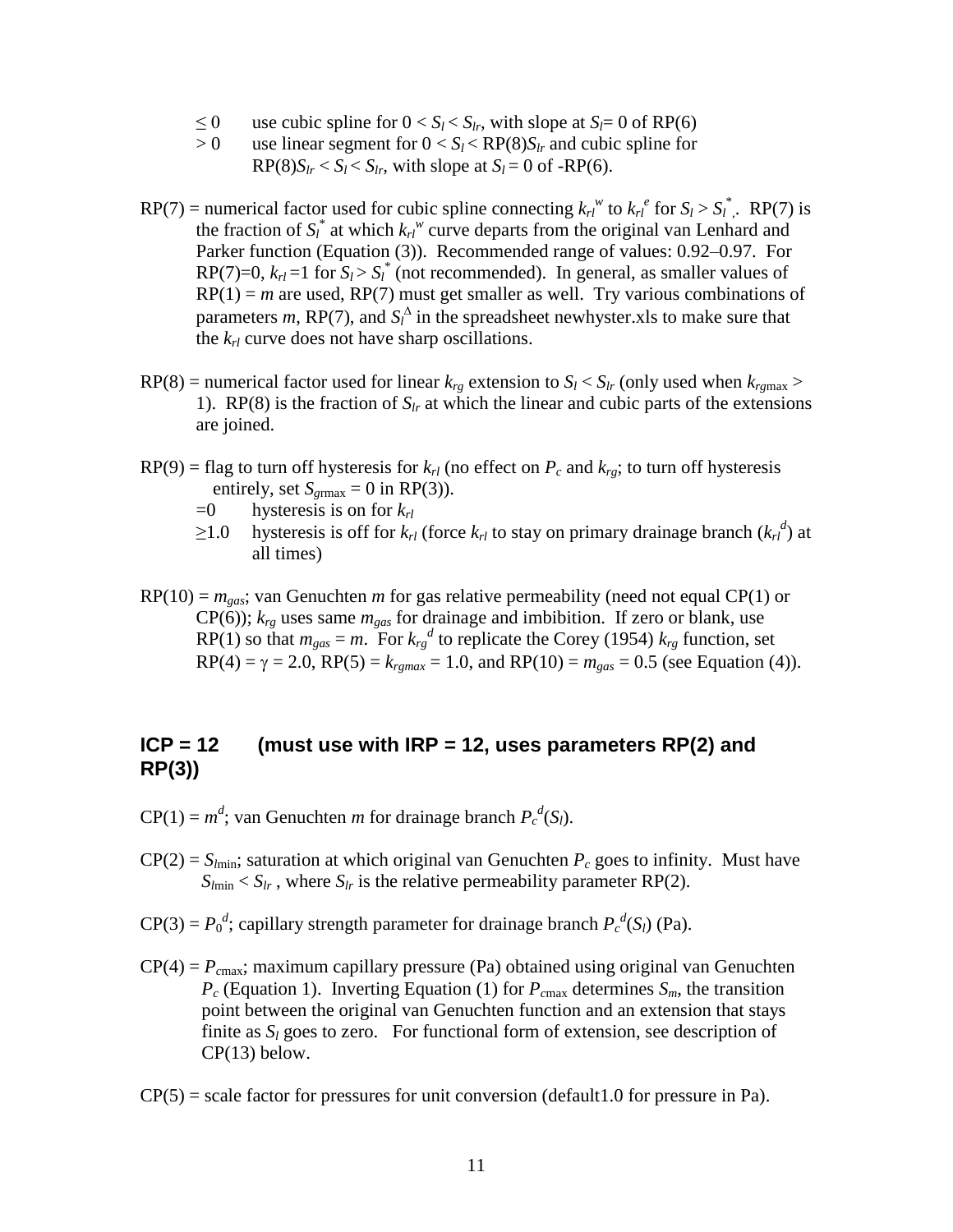$CP(6) = m^w$ ; van Genuchten *m* for imbibition branch  $P_c^w(S_l)$ . Default value is CP(1) (recommended unless compelling reason otherwise).

- $CP(7) = P_0^w$ ; capillary strength parameter for imbibition branch  $P_c^w(S_l)$  (Pa). Default value is CP(3) (recommended unless compelling reason otherwise).
- $CP(8)$  = parameter indicating whether to invoke non-zero  $P_c$  extension for  $S_l > S_l^* = 1 S_{gr}^{\phantom{gr}\Delta}$ 
	- $=0$  no extension;  $P_c = 0$  for  $S_l > S_l^*$
	- $>0$  power-law extension for  $S_l^* < S_l < 1$ , with  $P_c = 0$  when  $S_l = 1$ . A non-zero  $CP(8)$  is the fraction of  $S_l^*$  at which the  $P_c$  curve departs from the original van Genuchten function. Recommended range of values: 0.97–0.99.
- $CP(9)$  = flag indicating how to treat negative radicand, which can arise for  $S_l > S_l^{\Delta 23}$  for second-order scanning drainage curves (ICURV = 3), where  $S_l^{\Delta 23}$  is the turningpoint saturation between first-order scanning imbibition (ICURV =  $2$ ) and second-order scanning drainage. None of the options below have proved to be robust under all circumstances. If difficulties arise because  $S_l > S_l^{\overline{\Delta}23}$  for ICURV  $= 3$ , also consider using IEHYS(3) > 0 or CP(10) < 0, which should minimize the occurrence of  $S_l > S_l^{\Delta 23}$  for ICURV = 3.
	- $\leq 0$  radicand = max(0, radicand) regardless of  $S_l$  value
	- ≤1.0 if *S*<sup>*l*</sup> > *S*<sup> $^{\Delta$ 23</sup></sub>, radicand takes value of radicand at *S*<sup>*l*</sup> = *S*<sup> $^{\Delta$ 23</sup>
	- $>1.0$  if  $S_l > S_l^{\Delta 23}$ , use first-order scanning imbibition curve (ICURV = 2)
- $CP(10)$  = threshold value of  $|\Delta S|$  (absolute value of saturation change since previous time step) for enabling a branch switch (default is 1E-6; set to any negative number to do a branch switch no matter how small  $|\Delta S|$  is; set to a value greater than 1 to never do a branch switch). See also IEHYS(3). If many oscillations between branches are occurring for small values of  $|\Delta S|$ , it is tempting to increase CP(10). This has proved successful for some problems, but can cause additional trouble of its own, as it will be easier for grid blocks to remain on the "wrong side" of a turning point. If a larger value of CP(10) is used, it is highly recommended to use IEHYS(3)>0.
- $CP(11)$  = threshold value of  $S_{gr}^A$ . If value of  $S_{gr}^A$  calculated from  $S_l^A$  (Equation (2)) is less than CP(11), use  $S_{gr}^{\ \hat{A}} = 0$ . Recommended value 0.01–0.03; default is 0.02. If problems arise for grid blocks that barely become two-phase, then increasing CP(11) may help.
- $CP(12)$  = flag to turn off hysteresis for  $P_c$  (no effect on  $k_{rl}$  and  $k_{rg}$ ; to turn off hysteresis entirely, set  $S_{\text{ermax}} = 0$  in RP(3)).
	- $=0$  hysteresis is on for  $P_c$
	- ≥1.0 hysteresis is off for  $P_c$  (switch branches of  $P_c$  as usual, but set  $S_{gr} = 0$  in  $P_c$ calculation. Make sure other parameters of  $P_c^d$  and  $P_c^w$  are the same:  $CP(1) = CP(6)$  and  $CP(3) = CP(7)$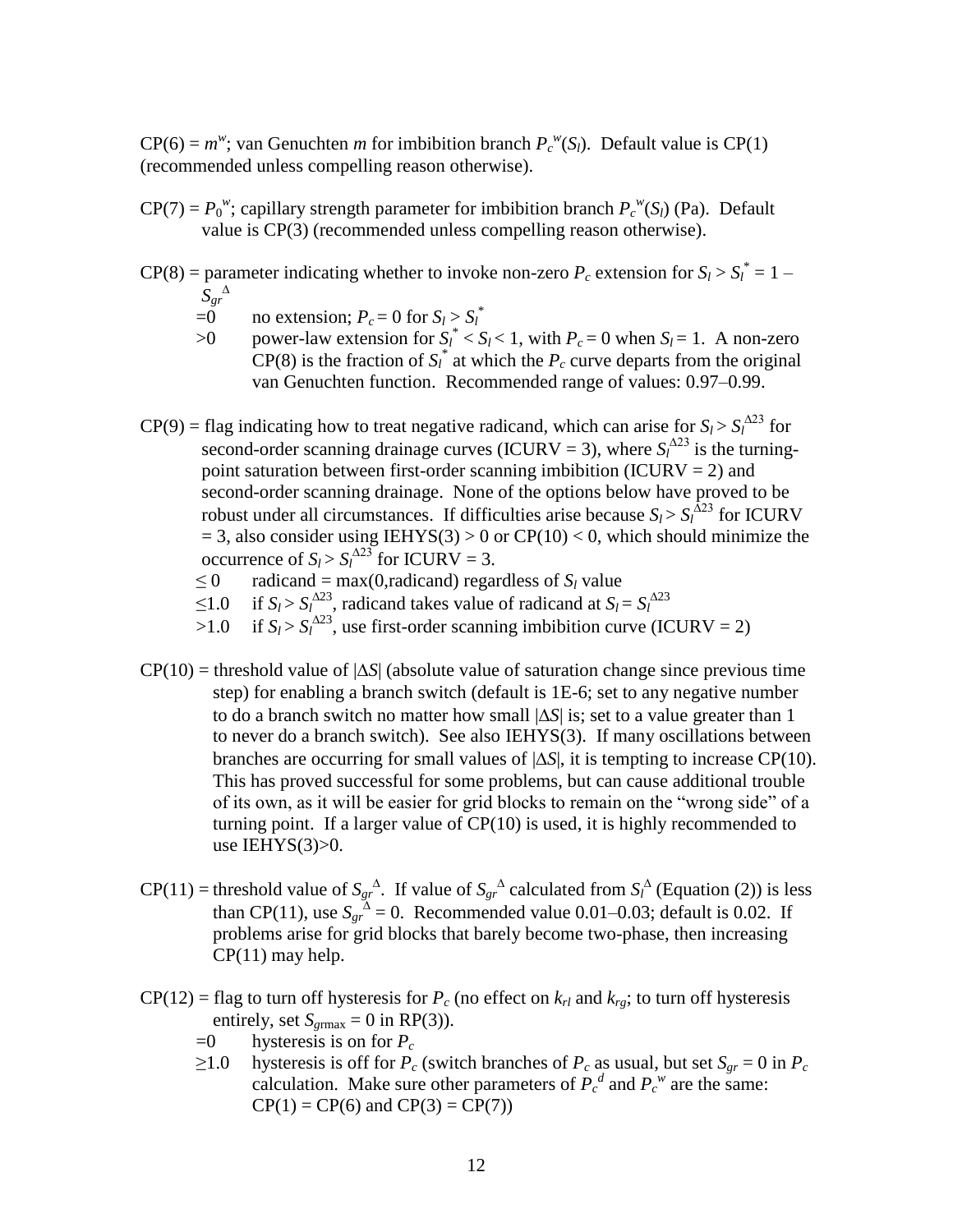$CP(13)$  = parameter to determine functional form of  $P_c$  extension for  $S_l < S_{lmin}$  (i.e.,  $P_c >$  $P_{\text{cmax}}$ )

- $=0$  exponential extension
- $>0$  power-law extension with zero slope at  $S_l = 0$  and  $P_c(0) = CP(13)$ . Recommended value: 2 to 5 times  $CP(4)=P_{cmax}$ . Should not be less than or equal to CP(4).

#### **Comparison of Hysteretic and Non-Hysteretic Characteristic Curves**

The non-hysteretic characteristic curves most comparable to the hysteretic curves described above are the van Genuchten (1980) curves (IRP = ICP = 7). The drainage branches  $P_c^d$  and  $k_{rl}^d$  of IRP = ICP = 12 are identical to  $P_c$  and  $k_{rl}$  of IRP = ICP = 7 (but the manner of defining input parameters differs, so the ROCKS or RPCAP blocks need to be modified). However, the functional form of  $k_{rg}$  differs for IRP = 7 and IRP = 12, so in general, even for problems involving only drainage, hysteretic and non-hysteretic cases will not produce identical results. But with a special choice of parameters, the  $IRP = 12$  $k_{rg}$ <sup>d</sup> function can be set to match the functional form of the Corey Curve  $k_{rg}$ , (IRP = 3 or Corey-Curve option for IRP = 7): use RP(4) =  $\gamma$  = 2.0, RP(5) =  $k_{rgmax}$  = 1.0, and RP(10) =  $m_{gas} = 0.5$ . Note that for drainage, IRP = 12 assumes that  $S_{gr} = 0$ , so with IRP = 7, RP(4)  $S_{gr}$  must be set to a small non-zero values (e.g., 1.e-5). The choice of RP(1) = *m* can make the drainage branch of the IRP =  $12 k_{rl}$  function approximate other common nonhysteretic  $k_{rl}$  functions: for a Corey Curve (IRP = 3), take  $m = 0.78$ ; for a cubic curve (IRP = 6), take  $m = 0.9$ . Recall that distinct values can be used for *m* for  $k_{rl}$  (RP(1)) and  $m_{gas}$  for  $k_{rg}$  (RP(10)) and that smaller *m* values require smaller values of the numerical factor RP(7), which controls the connection at  $S_l^*$ , where the imbibition branch of  $k_{rl}$ joins the drainage branch.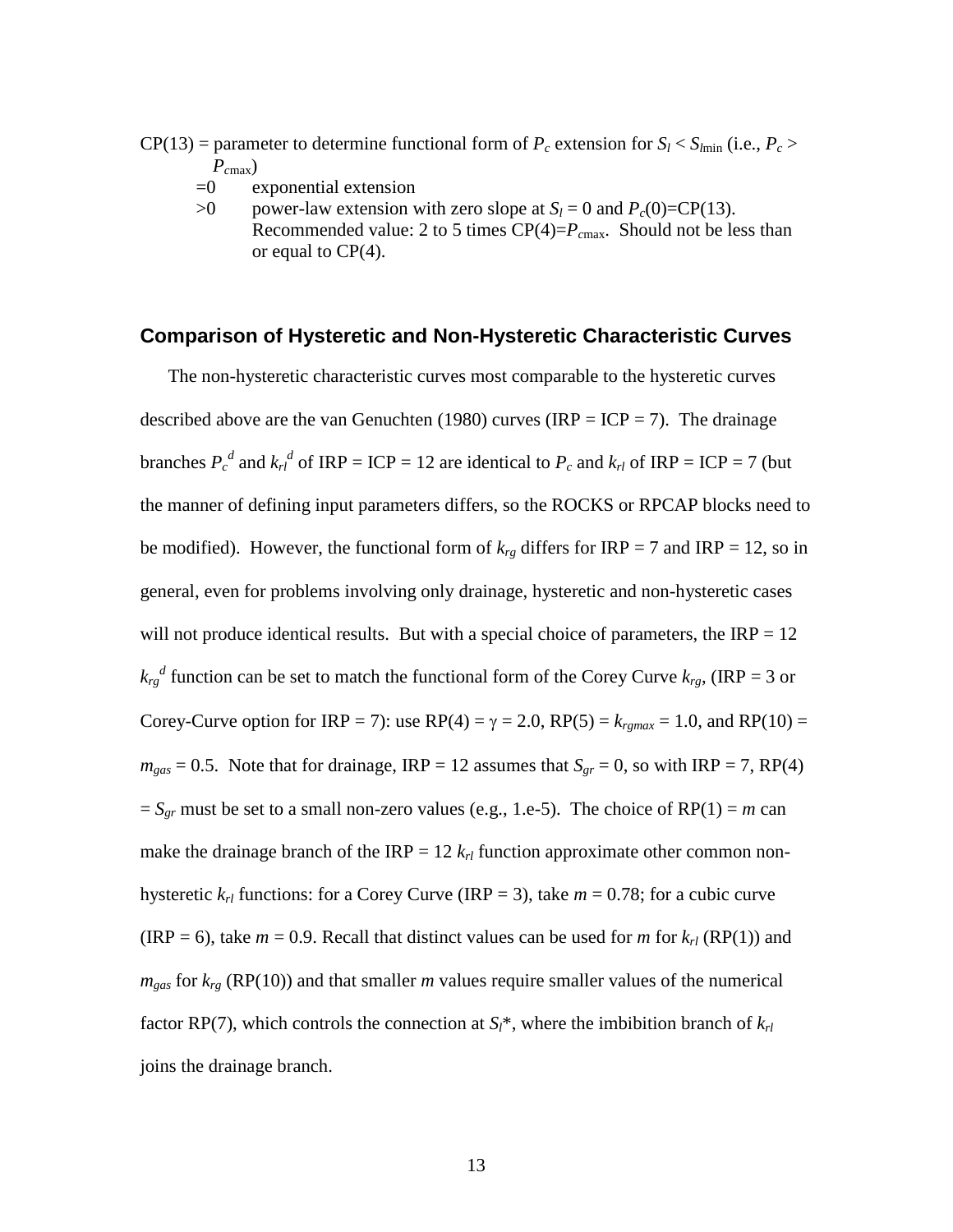There are several ways to effectively turn off hysteresis in a material with  $IRP = ICP$  $= 12$ , which may be useful for evaluating the impact of hysteresis for a given problem. One can set  $S_{\text{ermax}} = \text{RP}(3) = 0$ ,  $\text{CP}(1) = \text{CP}(6)$ , and  $\text{CP}(3) = \text{CP}(7)$ . The code will identify turning points and switch from branches as usual, but all the branches will overlie the primary drainage branch. Alternatively, one can set CP(10), the threshold value of  $|\Delta S|$  for switching branches, to a value greater than 1.0. Then each grid block will remain on whatever branch it begins on, and its value of  $S_{gr}^{\Delta}$  will not change (must have IEHYS(3) = 0, see below). There are also options to turn off hysteresis in capillary pressure only (CP(12)  $\geq$  1.0), and in liquid relative permeability only (RP(9)  $\geq$  1.0). These two options may be used together or separately. Finally, a special option exists to enable a constant, non-zero value of  $S_{gr}^{\ \Delta}$  to be applied to all grid blocks for all times. This is invoked by setting  $CP(10) > 1.0$ , IEHYS(3) = 0, and  $RP(3) = -S_{gr}^{\Delta}$ .

#### *3.2 HYSTE Block Parameters*

The HYSTE block is used to provide some numerical controls on the hysteretic characteristic curves. It is not needed if the default values of all its parameters are to be used. The format is (3I5).

 $IEHYS(1) = flag to print information about hysteretic characteristic curves$ 

- $=0$  no additional print out
- $\geq$ 1 print a one-line message to the output file every time a capillary-pressure branch switch occurs (recommended)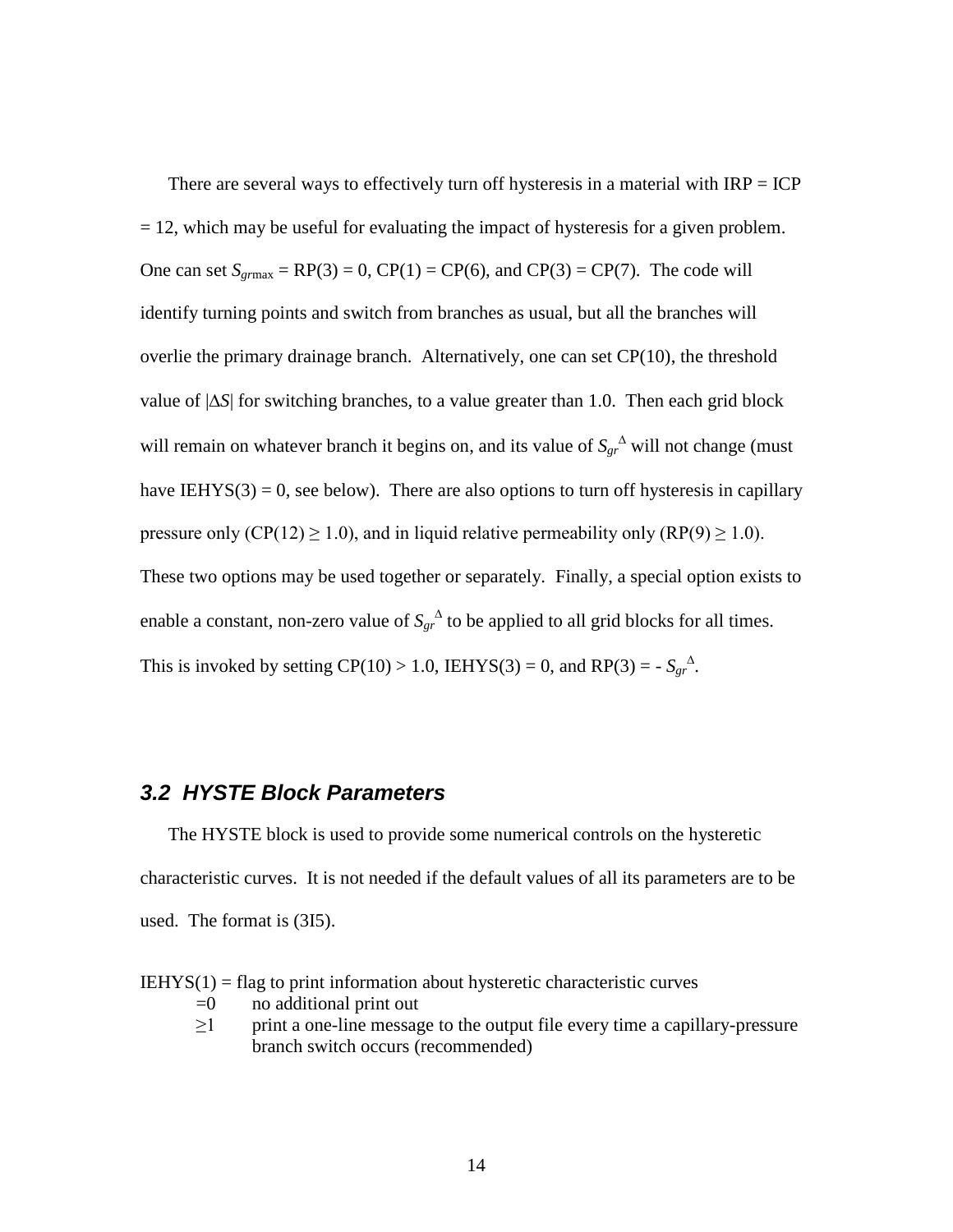$\geq$  print a one-line message to the iTOUGH2 message (.msg) file every time the third-order scanning imbibition curve crosses either the first-order scanning imbibition curve or the second-order scanning drainage curve

 $I E HYS(2) =$  flag indicating when to apply capillary-pressure branch switching

- $=0$  after convergence of time step (recommended)
- >0 after each Newton-Raphson iteration

 $IEHYS(3) = run parameter for sub-threshold saturation change$ 

- $=0$  no branch switch unless  $|\Delta S|$  > CP(10)
- $>0$  allow branch switch after run of IEHYS(3) consecutive time steps for which all  $|\Delta S|$  < CP(10) and all  $\Delta S$  are the same sign. Recommended value 5-10. This option may be useful if the time step is cut to a small value due to convergence problems, making saturation changes very small.

## *3.3 MOP Parameter*

 $MOP(13) = Flag$  to control how INCON block is read

- $= 0$  or 1 read normal INCON block with two lines per element
- $= 2$  read hysteretic INCON block with seven lines per element. The additional five lines contain history information for elements with  $ICP = IRP = 12$ . For non-hysteretic materials, no history information is required; the additional five lines contain zeros and these entries are not used.

Note that if MOP(13)=0 or 1 or if an element does not appear in the INCON block (or

if no INCON block is present), then no history information is available. For elements with  $ICP = IRP = 12$ , the only initial conditions that can be specified without history information are for single-phase liquid ( $P_c = 0$ ), or for the primary drainage branch of the capillary pressure curve (two-phase liquid-gas or single-phase gas). Initial conditions on imbibition branches or the scanning drainage branch require that  $MOP(13)=2$  so that all relevant history information will be available. The only practical way to obtain this history information is to use the SAVE file from a prior simulation as the INCON block.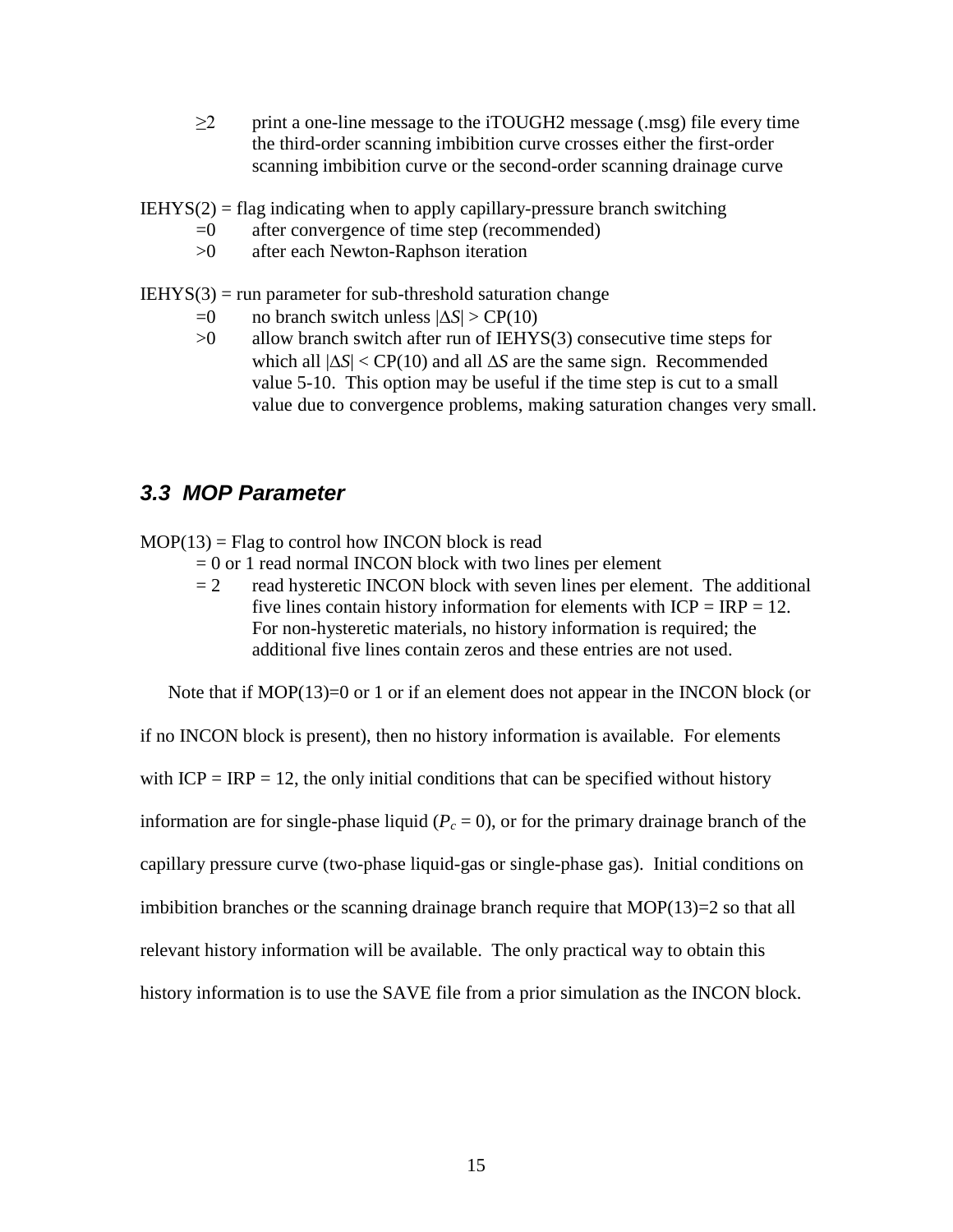## **4. Output**

#### *4.1 Every Time Step*

The message printed out each iteration when  $MOP(1) > 0$  includes the variable KTMP0, the temporary value of the variable ICURV, which identifies which branch of the capillary pressure curve is being followed:  $0 - \text{single-phase liquid}, 1 - \text{primary}$ drainage, 2 – first-order scanning imbibition, 3 – second-order scanning drainage, 4 – third-order scanning imbibition.

If  $I E H Y S(1) > 0$ , a one-line message is printed each time an element undergoes a branch switch, including the element name, the ICURV value for the old and new branches, and the turning-point saturation  $(S_l^{\Delta 12}, S_l^{\Delta 23}, \text{ or } S_l^{\Delta 34})$ . This information can be very useful for analyzing simulations that take small time steps due to slow convergence. When time step is small, many successive small (sub-threshold) saturation changes that are individually too small to trigger a branch switch may occur. This can lead to a saturation on the "wrong side" of the turning-point saturation, which can slow convergence. A typical manifestation of this situation is the maximum residual repeatedly occurring at an element that has ICURV=3. Search backward through the output file to find the most recent branch switch for that element (look for the string "*element-name* old curve") and compare the current *S*<sup>*l*</sup> to *S*<sup>*l*</sup><sup>223</sup>. If *S*<sup>*l*</sup> > *S*<sup>*l*23</sup>, it may be worthwhile to stop the code, modify option  $CP(9)$ ,  $CP(10)$ , or IEHYS(3), and restart the code using the SAVE file as the new INCON file.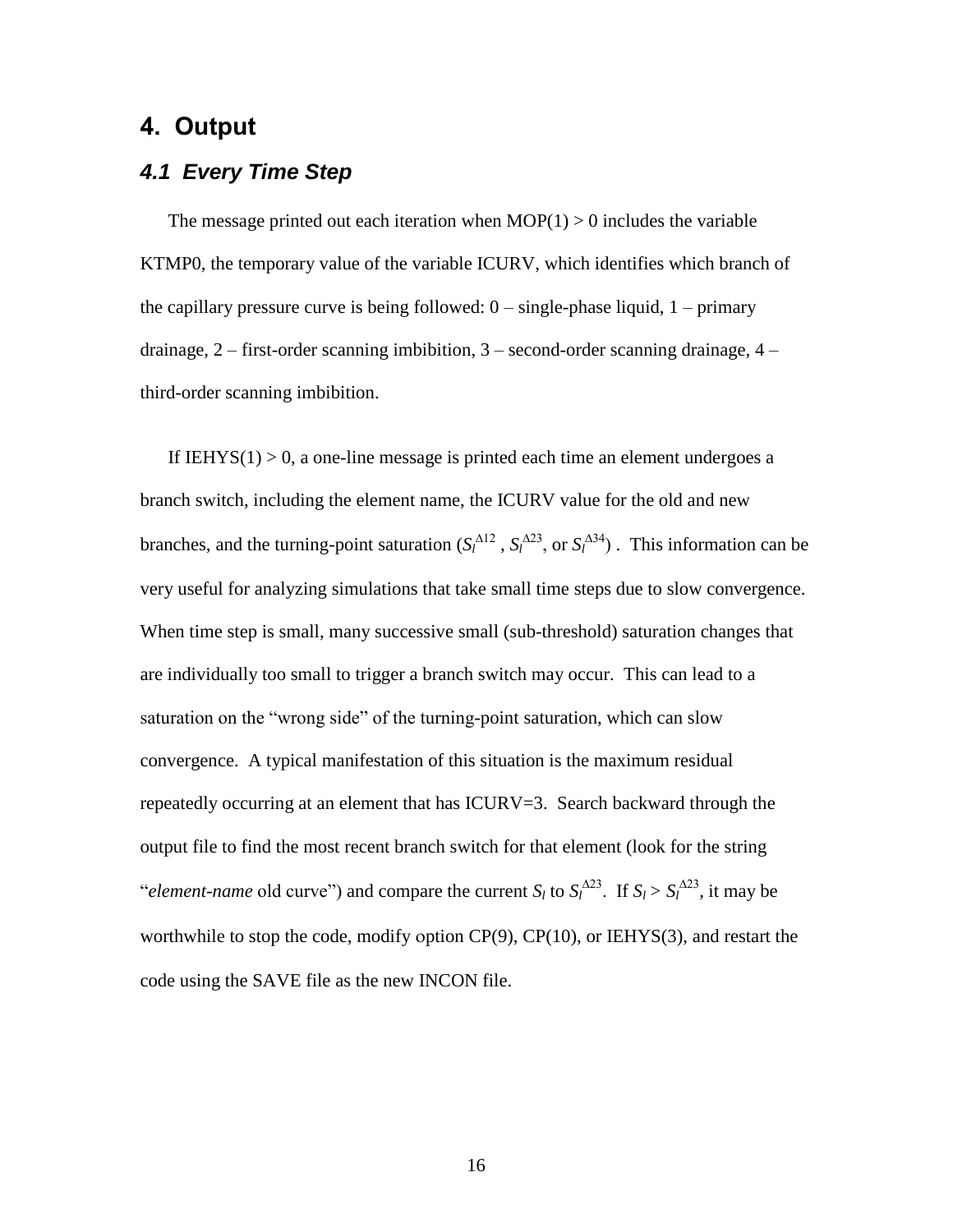### *4.2 Main Output*

Columns have been added to show ICURV, the branch of the capillary pressure curve being followed, and SOR, the history-dependent value of residual gas saturation  $S_{gr}^{\ \Delta}$ .

### *4.3 SAVE File*

The SAVE file must contain all the information required to do a restart, thus whenever there is at least one hysteretic material (IRP = ICP = 12) in a problem, the save file contains five lines for each element with information on capillary-pressure branch, turning points, etc., in addition to the usual two lines containing element name, porosity, and state variables. For non-hysteretic materials (IRP, ICP  $\neq$  12), the entries in the additional five lines are all zero and are not used. These unused lines are included so that the SAVE file may be used as an INCON file for a subsequent restart.

## *4.4 Additional Files*

File.hys (unit 82) If an element ELST is specified in the PARAM block, and that element has  $IRP = ICP = 12$ , then this file contains the values of time,  $S_l$ ,  $P_c$ , ICURV,  $k_{rg}$ , and  $k_{rl}$  for that element every time step. The file is formatted for Tecplot, but the user needs to edit the file to add the number of entries (after "i=" on line 3), and optionally add title information within the pairs of quotes on lines 1 and 3.

iTOUGH2file.msg If IEHYS(1) > 2, a message is printed every time the thirdorder scanning imbibition curve (ICURV  $=$  4) crosses either the first-order scanning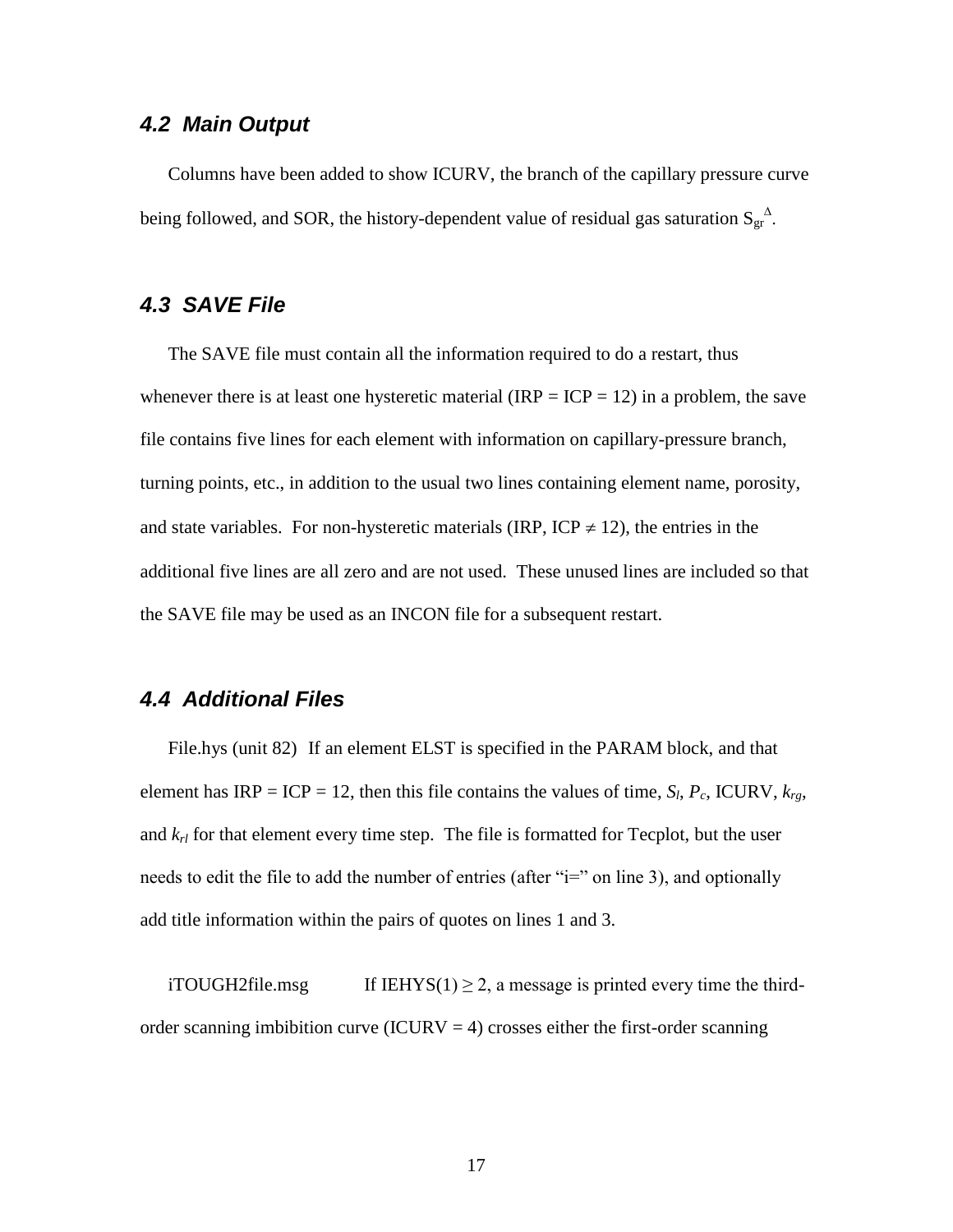imbibition curve (ICURV = 2) or the second-order scanning drainage curve (ICURV = 3). Warning: this file can get very big, and probably is only useful for debugging purposes.

## **5. Sample Problems**

## *5.1 Problem 1: CO<sup>2</sup> Injection with Dry Out and Subsequent Dissolution*

A simple one-dimensional problem showing  $CO<sub>2</sub>$  injection into a tilted saline aquifer is presented to demonstrate the hysteretic version of TOUGH2 with the ECO2N (identified as EOS17 in iTOUGH2) module, in particular to test the extensions beyond which brine and  $CO<sub>2</sub>$  are immobile. Two cases consider different rates and durations of  $CO<sub>2</sub>$  injection. In the first case, a relatively small amount of  $CO<sub>2</sub>$  is injected to illustrate a range of  $S_{gr}^{\ \Delta}$  values. In the second case,  $CO_2$  injection is large enough for elements near the injection location to dry out. In both cases, the simulations continue after  $CO<sub>2</sub>$ injection ceases. Hysteretic (IRP = ICP = 12) and non-hysteretic (IRP = ICP = 7) cases are shown to enable comparison. Table 1 summarizes numerical performance of the cases run. See the input files for detailed specification of material properties, including characteristic curves. Parameters are believed reasonable for high-permeability saline formations, and are similar to parameters used to model the Frio brine pilot (Doughty et al., 2008).

Table 1. Job name and CPU time required for 100-year simulations of Problem 1, using a Dell Latitude D800 with 2 GHz clock speed and 2GB RAM.

| Amount of $CO2$ injected | Hysteretic                               | Non-hysteretic              |
|--------------------------|------------------------------------------|-----------------------------|
| 1 kg/s $CO2$ for 1 day   | $\frac{1203t - 356 \text{ steps}}{188c}$ | $d2o3t - 304$ steps, 13 sec |
| 5 kg/s $CO2$ for 5 days  | $h2o3t - 398$ steps, 21 sec              | $c2o3t - 392$ steps, 17 sec |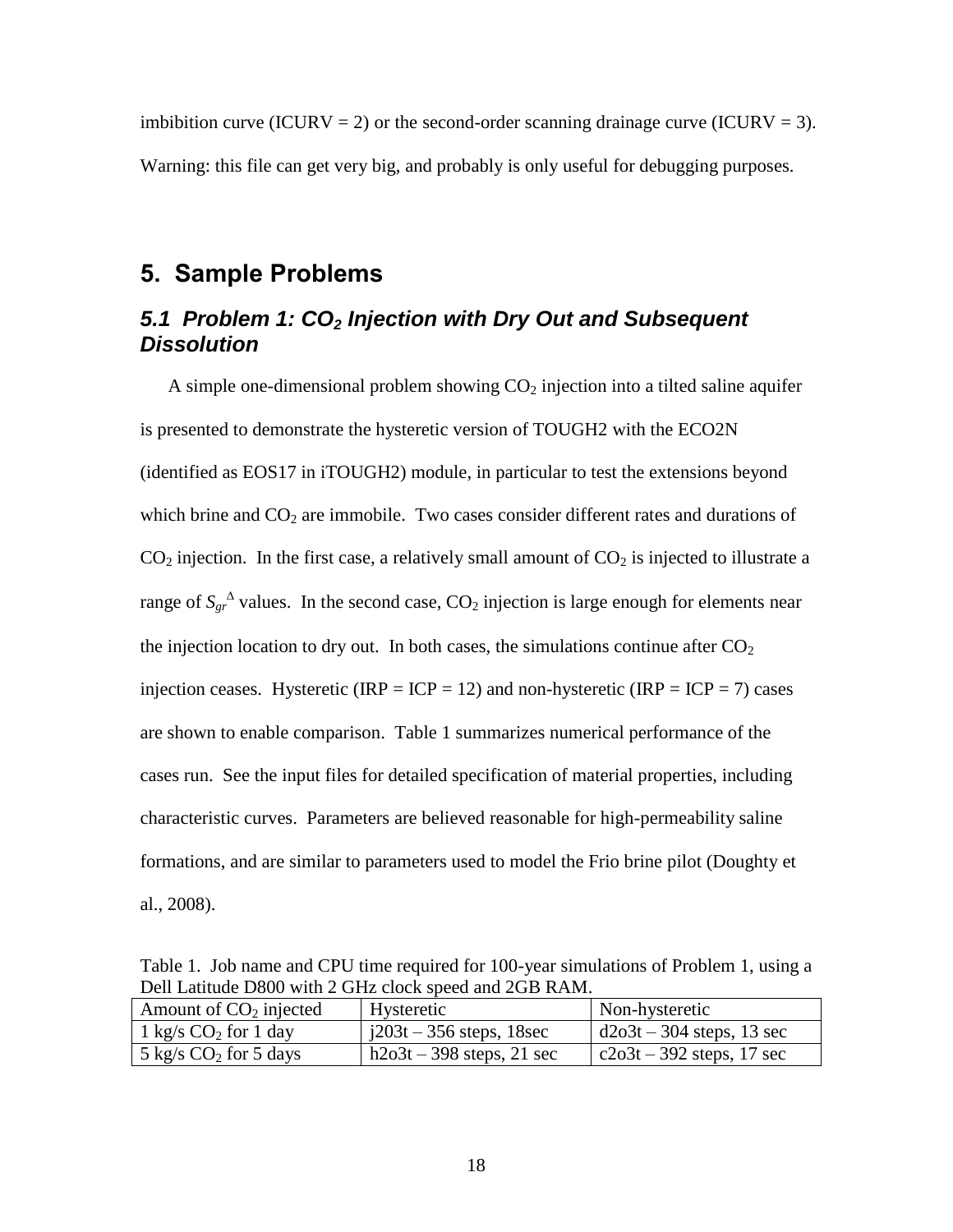The model is one-dimensional and consists of 100 elements, each 2 m long, tilted at an angle of  $10^{\circ}$  from the horizontal.  $CO_2$  is injected at a constant rate near the middle of the model. Prior to  $CO<sub>2</sub>$  injection, a gravity-equilibration simulation is done for a brine with  $P = 200$  bars,  $T = 75^{\circ}\text{C}$ , and a salt content of  $X_{\text{NaCl}} = 0.1$ . Then, the lowermost and uppermost elements are made inactive to hold pressure fixed at the resulting values. Next, the amount of salt in every element is decreased to  $X_{NaCl} = 0.03$ , which results in lower density and a moderate steady upward brine flow through the model. These are the initial conditions for the  $CO<sub>2</sub>$  injection. The upward brine flow was chosen to illustrate the dissolution of immobile  $CO<sub>2</sub>$ .

#### **Results**

Figures 3 and 4 show the hysteretic characteristic curves for the injection element for cases j203t and h203t. Figures 5 and 6 show profiles of gas saturation for a series of times, comparing hysteretic and non-hysteretic cases. In all cases, by the end of the 100 year simulation period, all  $CO<sub>2</sub>$  has been purged from the system. For the non-hysteretic cases, which have  $S_{gr} = 0$ , much of the CO<sub>2</sub> flows out of the model as a free phase. For the hysteretic cases, which have  $S_{\text{grmax}} = 0.2$ , a significant fraction of the injected  $CO_2$ becomes immobilized, but it gradually dissolves in the upward-flowing brine that is moving past the trapped  $CO<sub>2</sub>$  plume, and eventually flows out of the model in dissolved form.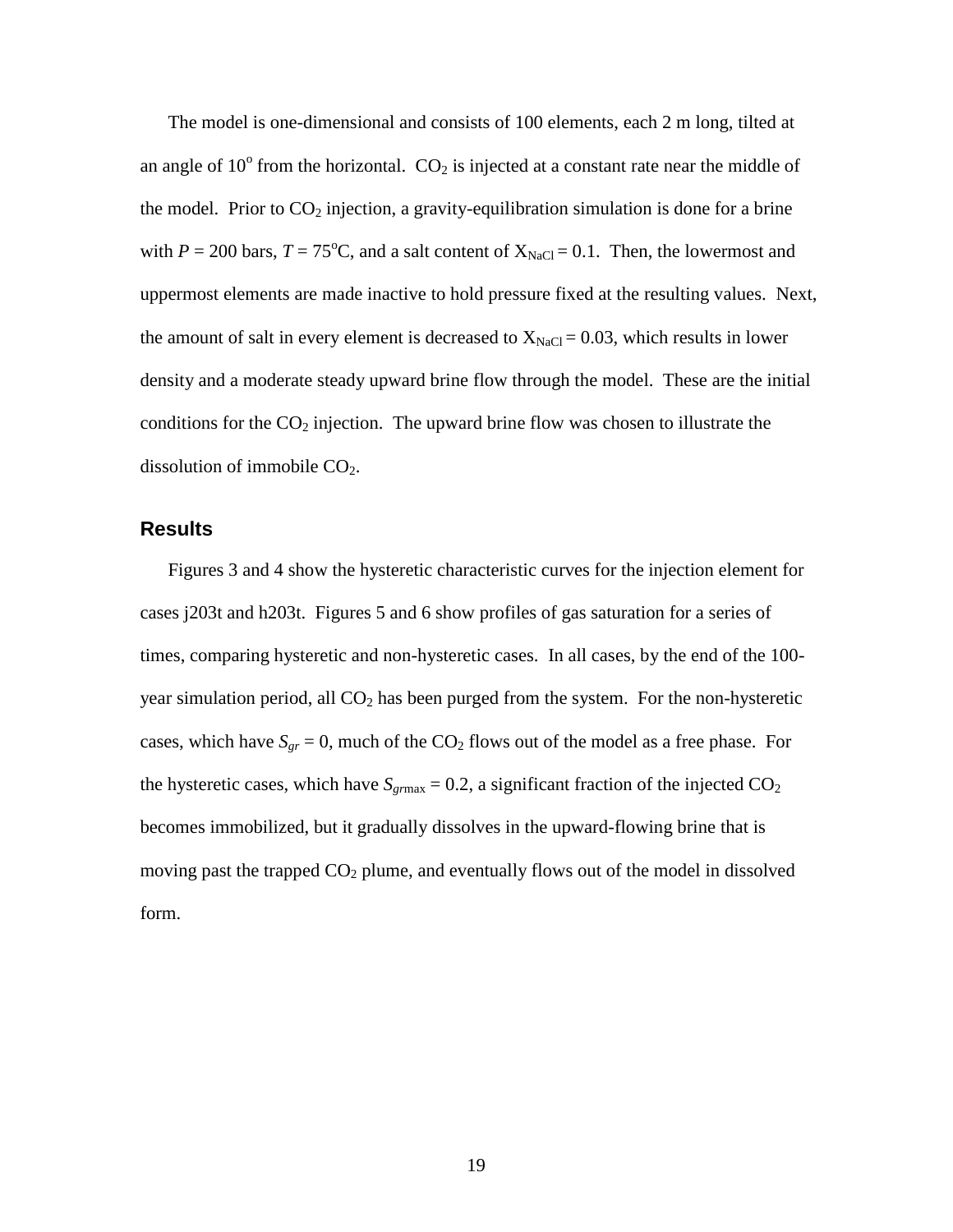

Figure 3. Characteristic curve branches followed for the injection element for Case j203t, in which a small amount of  $CO<sub>2</sub>$  is injected for 1 day, followed by 100 years of redistribution.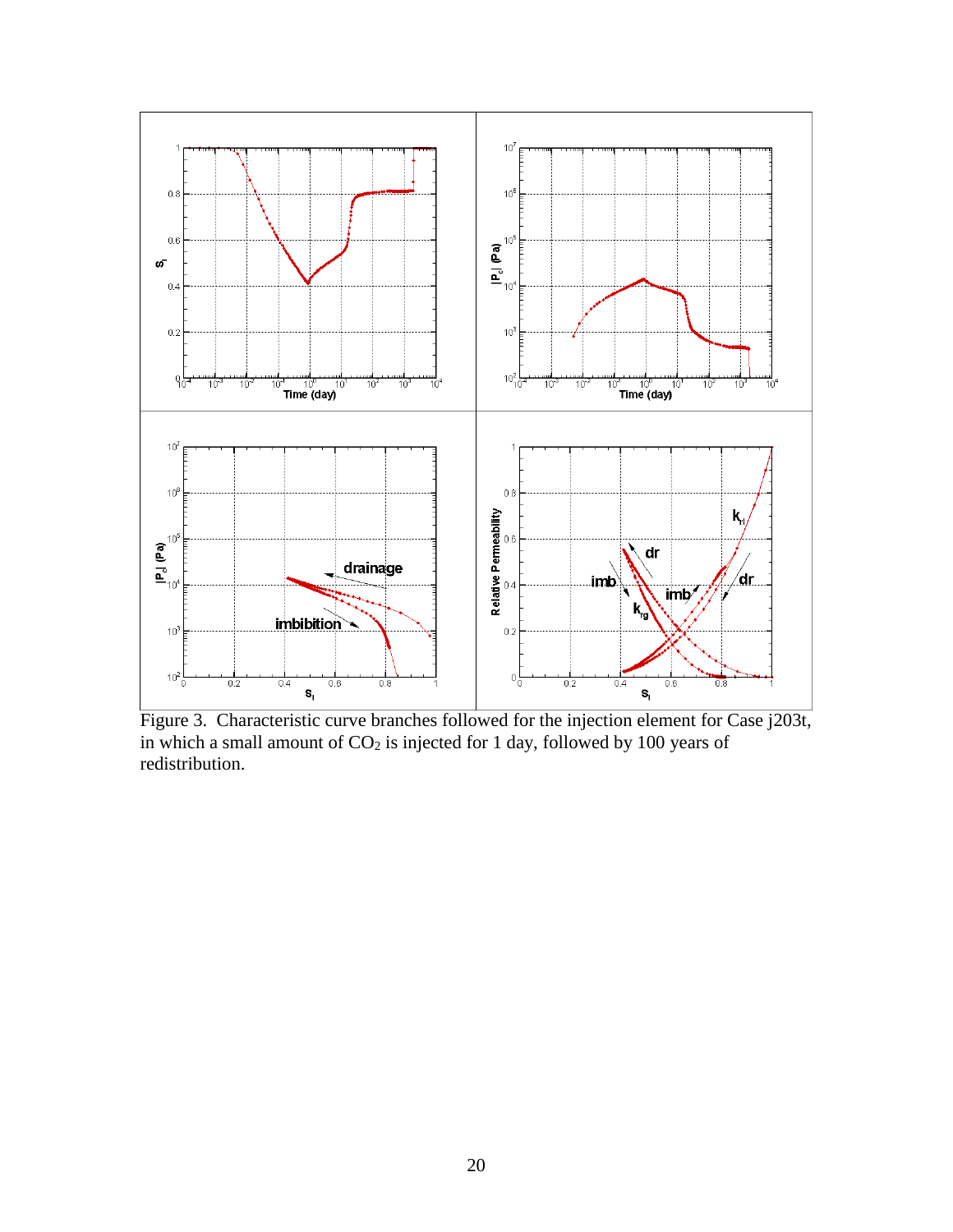

Figure 4. Characteristic curve branches followed for the injection element for Case h203t, in which a large amount of  $CO<sub>2</sub>$  is injected for 5 days, followed by 100 years of redistribution.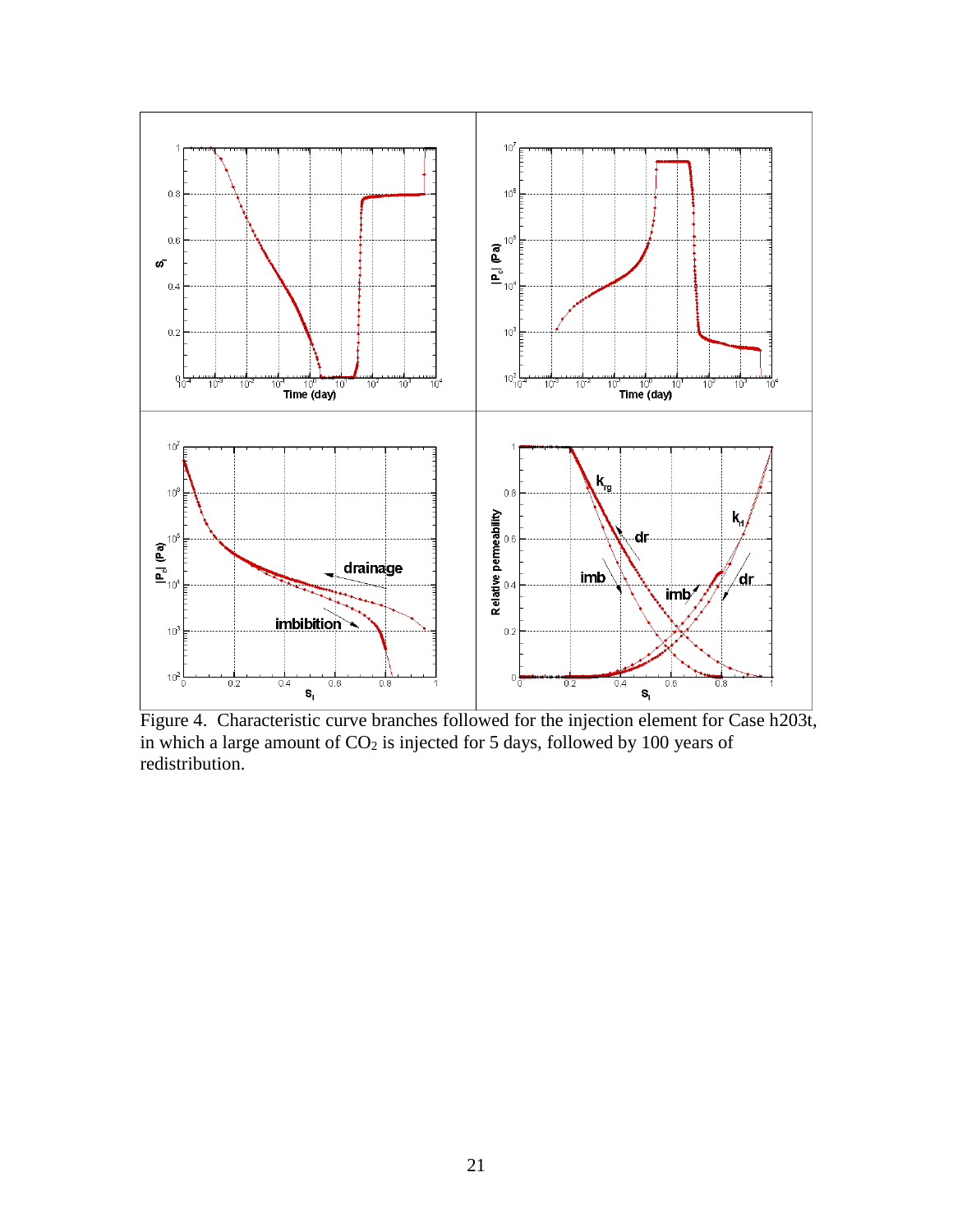

Figure 5. Profiles of *S<sup>g</sup>* versus distance along the model for various times for cases with a small amount of  $CO_2$  injected for 1 day: j203t (with hysteresis, top) and d203t (no hysteresis, bottom). The injection element is located at *y* = 81 m. For the hysteretic case,  $S_{gr}^{\Delta}$  at 100 days is also shown.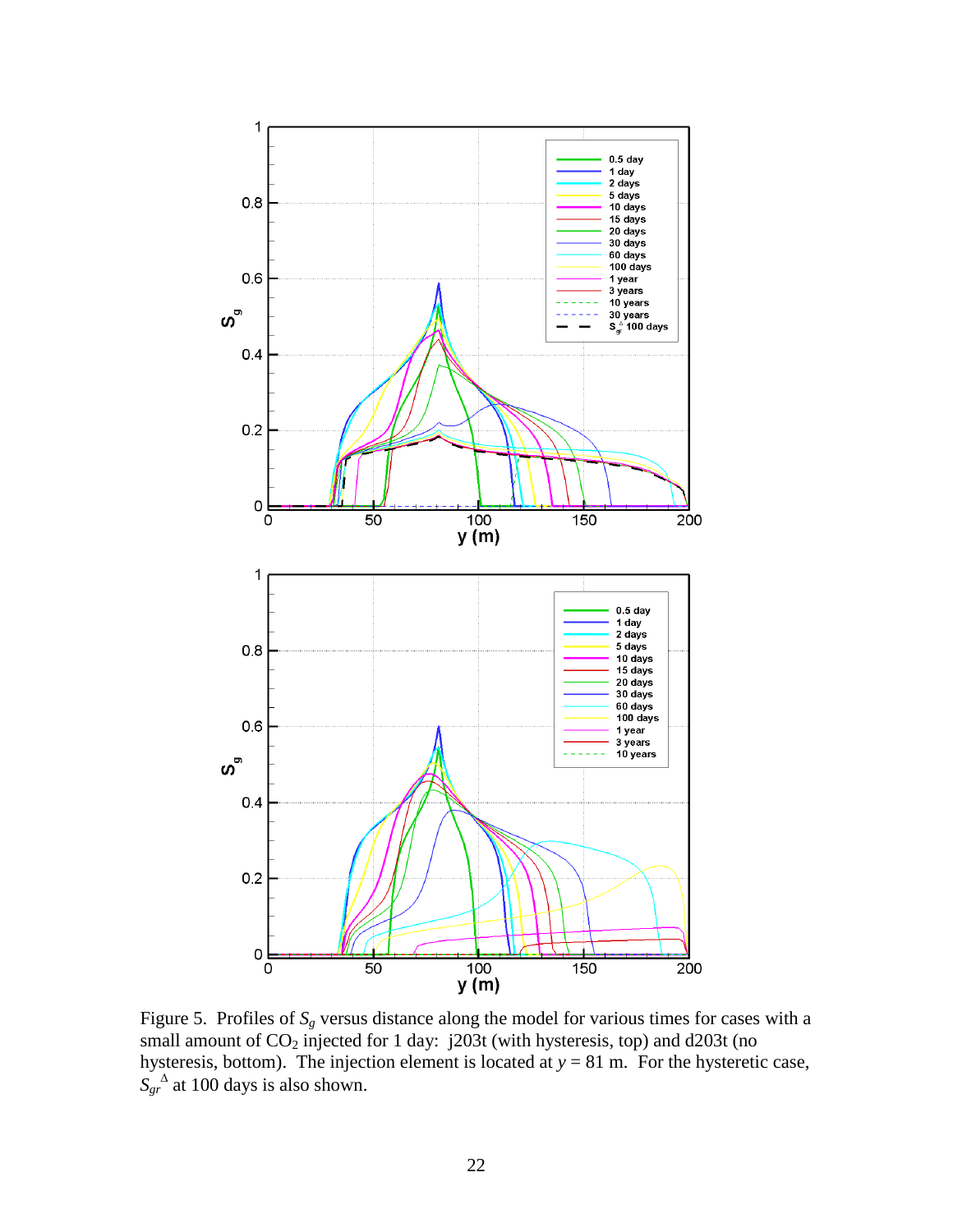

Figure 6. Profiles of *S<sup>g</sup>* versus distance along the model for various times for cases with a large amount of  $CO<sub>2</sub>$  injected for 5 days: h203t (with hysteresis, top) and c203t (no hysteresis, bottom). The injection element is located at  $y = 81$  m. For the hysteretic case,  $S_{gr}^{\Delta}$  at 100 days is also shown.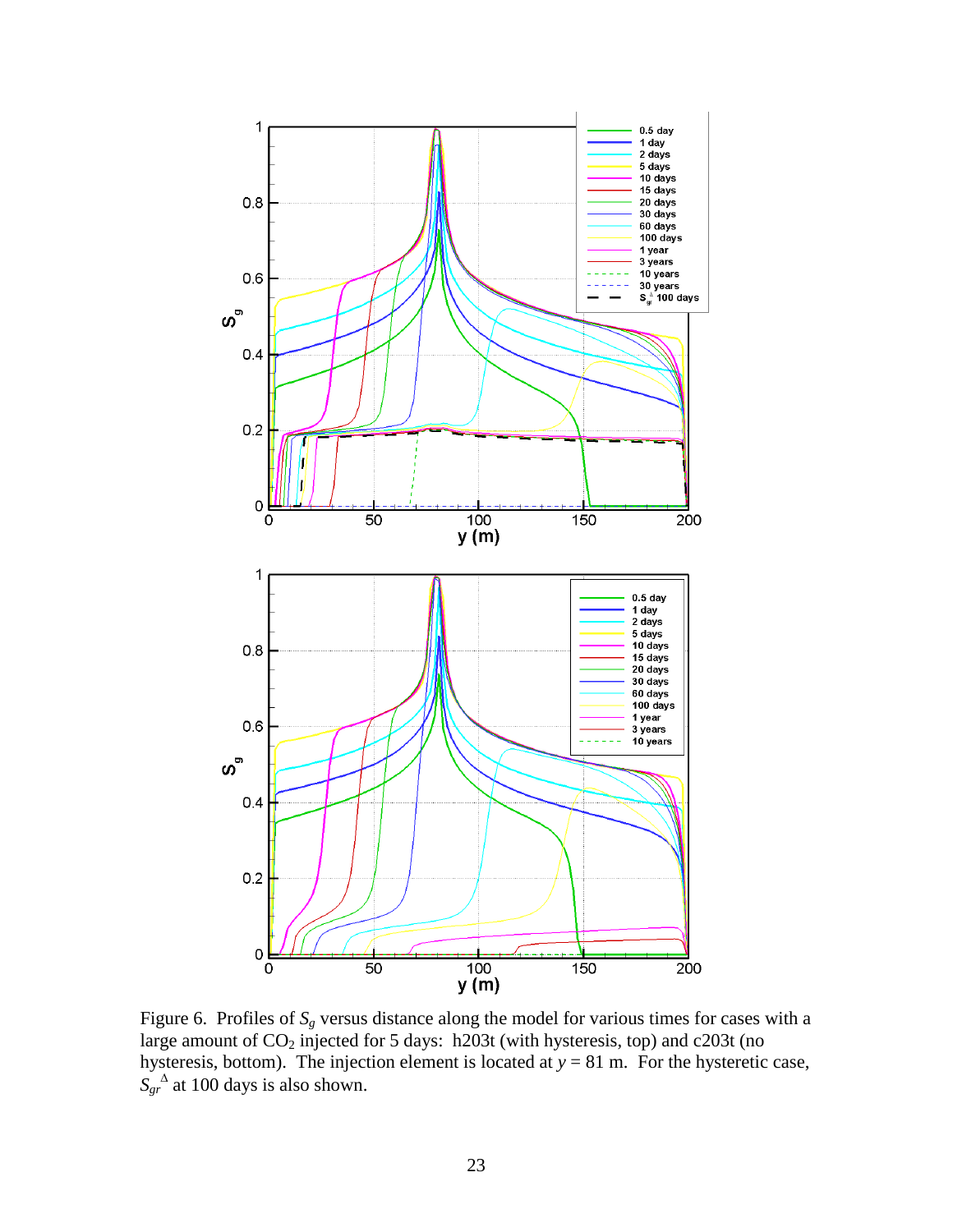## 5.2 Problem 2: Sequence of Repeated  $CO<sub>2</sub>$  and H<sub>2</sub>O Injection Periods

Problem 2 (developed by Michele Carpita and Alfredo Battistelli of Snamprogetti, Italy) considers a series of successive  $CO<sub>2</sub>$  and water injections inside a 240 m long, onedimensional, horizontal grid without salt and under isothermal conditions. The whole simulation lasts just 60 days, and there is no resting time between any two subsequent injections. The whole grid is initialized at  $P = 100$  bar and  $T = 50$  °C conditions. A boundary element with a fixed pressure of  $P = 100$  bar is located at  $x = 0$  in order to induce all the injected fluids to move toward it.

The injection sequence was created in order to test all the branches of the hysteretic curves and the branch-switching processes, without the additional complications of Problem 1 (e.g., gravity flow of both brine and  $CO<sub>2</sub>$ ,  $CO<sub>2</sub>$  solubility dependence on salt content). Each injection element is located upgradient with respect to the previous injection element, to avoid spurious effects in the elements far from the fixed boundary.

The injection sequence consists of five steps, detailed as follows, and illustrated in Figure 7:

**1)** - A first CO<sub>2</sub> injection (2 kg/s for 2 days) in element A1146 ( $x = 178$  m) in order to place the nearby elements along the primary drainage curve (ICURV = 1).

**2**) – A first H<sub>2</sub>O injection (0.01 kg/s for 23 days) in element A1149 ( $x = 190$  m) to put some elements on the first-order imbibition curve (ICURV = 2).

**3**) - Another CO<sub>2</sub> injection (0.5 kg/s for 5 days) in element A1152 ( $x = 202$  m) to activate the second-order drainage curve (ICURV  $=$  3).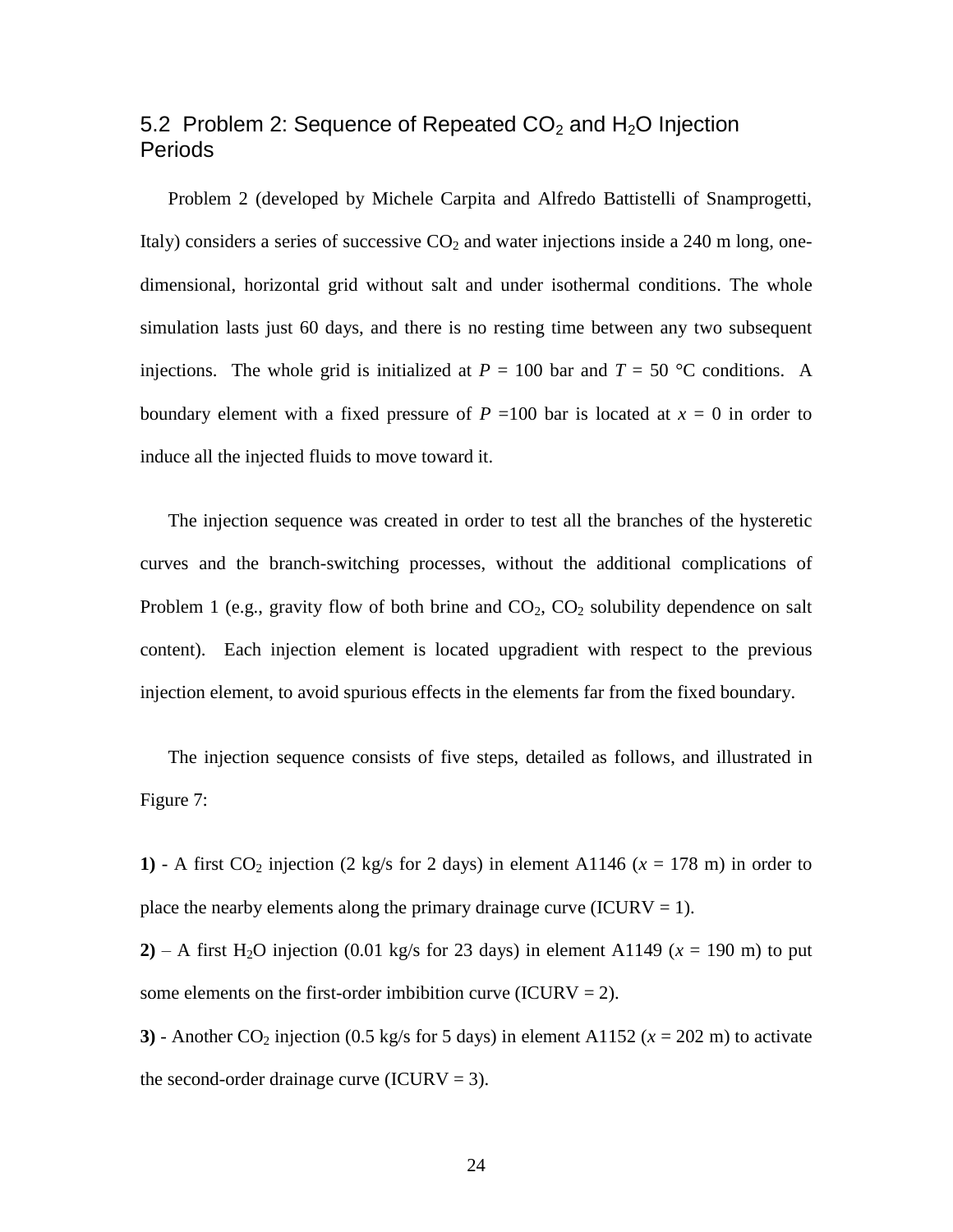**4)** - A second H<sub>2</sub>O injection (0.5 kg/s for 20 days) in element A1155 ( $x = 214$  m) to activate the third-order imbibition curve (ICURV = 4). The  $H_2O$  injection is prolonged so as to let the water saturation increase above the domain of the second-order drainage curve (i.e., to  $S_l > S_l^{\Delta 23}$ ), to check if there is a correct branch switch to the first-order imbibition curve (ICURV = 2).

**5**) - A final CO<sub>2</sub> injection (1 kg/s for 10 days) in element A1158 ( $x = 226$  m) to see what happens after the third-order imbibition.



Figure 7. Illustration of the grid, boundary conditions, and source and observation locations for Problem 2.

#### **Results**

Figure 8 shows a series of snapshots of the saturation distribution in the model. The overall flow of fluid toward the constant-pressure boundary at  $x = 0$  is evident. Element A1140, which is located at  $x = 154$  m, just downstream of all the injection elements, is chosen as the primary location at which to examine the saturation and capillary pressure variation more closely, as shown in Figure 9.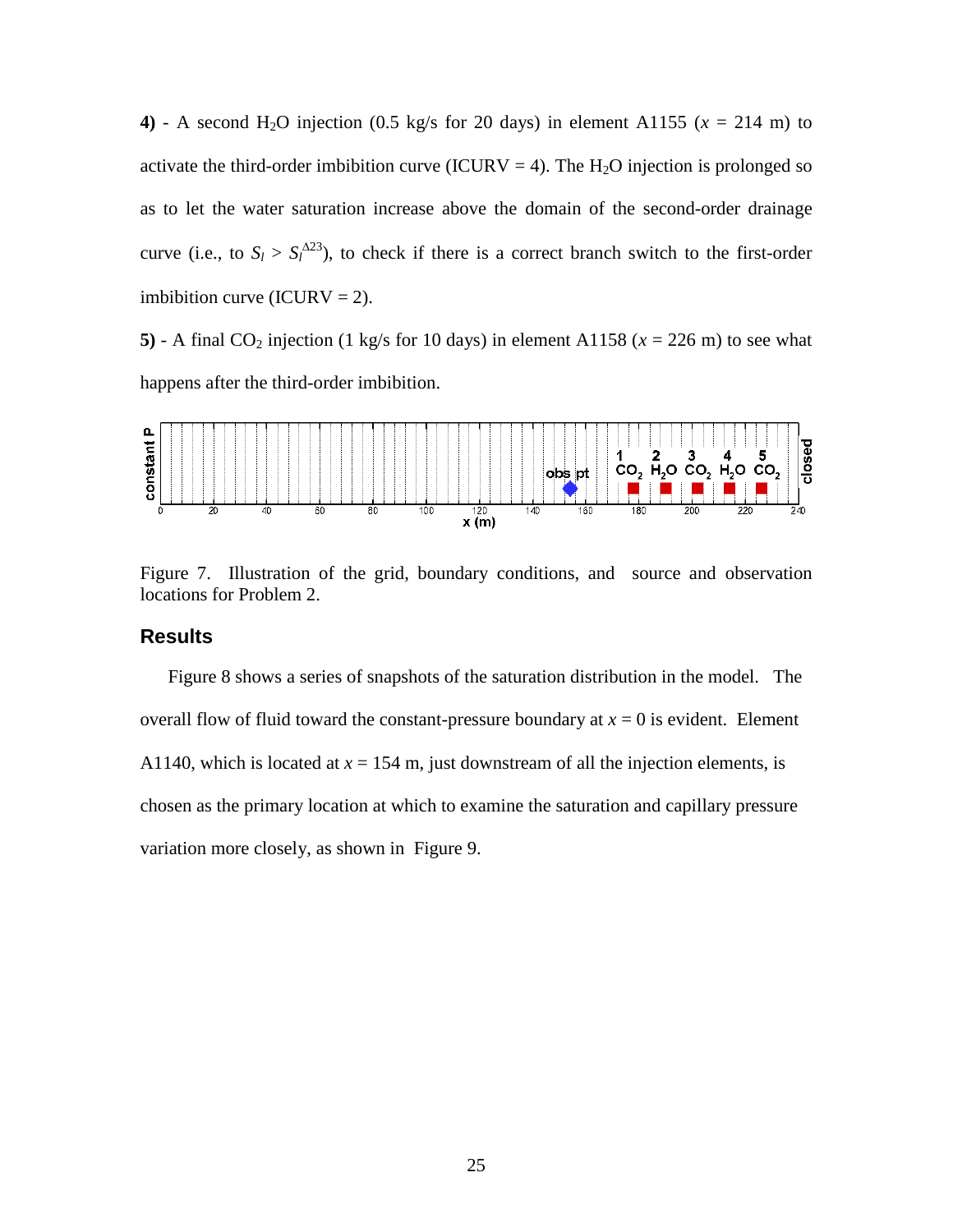

Figure 8. Saturation distributions in the model at various times during the five-step injection sequence. Each injection location is identified with a filled black or grey dot. The location of element A1140 is shown as an open dot.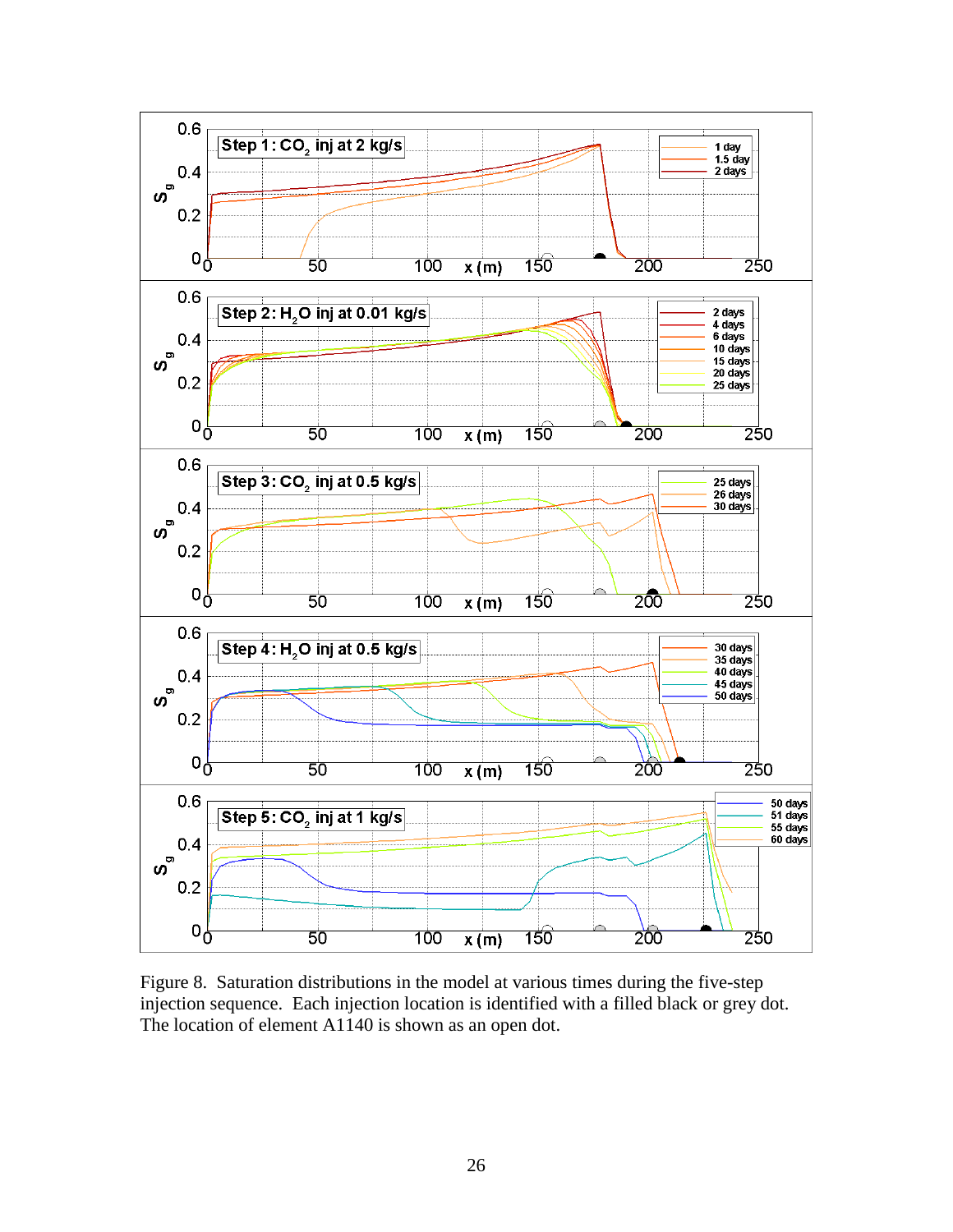

Figure 9. Top: time-variation of liquid saturation and capillary-pressure-curve branch (ICURV) for element A1140. The start of each injection step is marked by a black bar. Middle: capillary pressure versus liquid saturation at element A1140. The plot is divided into two parts, based on time, to enable the different branches of the capillary pressure curve to be seen more easily. The branch switches are marked by black dots, with ICURV for each switch labelled. Bottom: relative permeability versus liquid saturation at element A1140. Branches 2, 3, and 4 all overlie one another.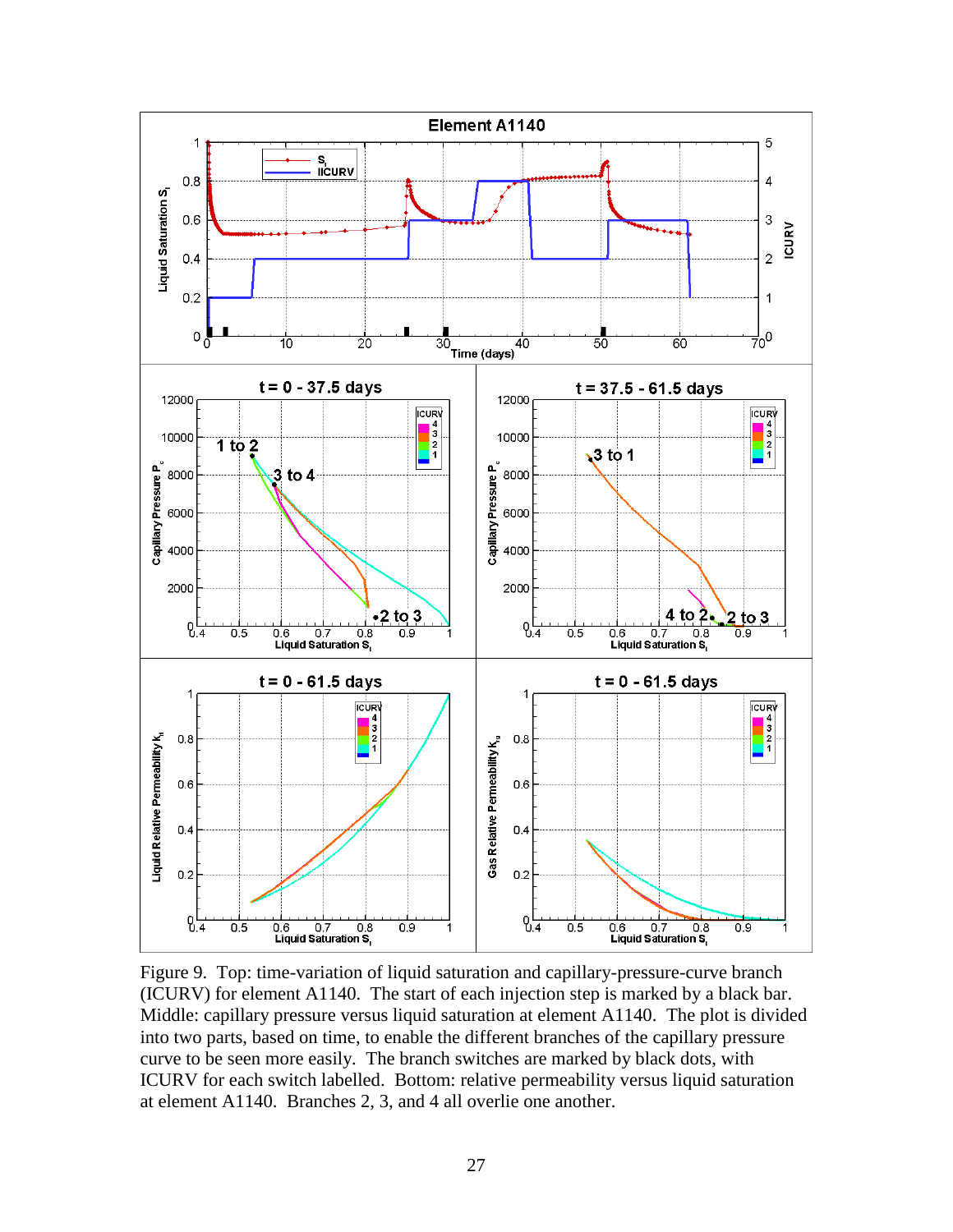# **6. Acknowledgments**

Review of this document by Stefan Finsterle of Berkeley Lab is gratefully appreciated.

Special thanks go to Michele Carpita and Alfredo Battistelli of Snamprogetti, who

carefully examined the code and provided much valuable input for its improvement. This

work was supported by the ZERT (Zero Emissions Research and Technology) and GEO-

SEQ programs, through the Assistant Secretary for Fossil Energy, Office of Coal and

Power Systems through the National Energy Technology Laboratory, and by Lawrence

Berkeley National Laboratory under Department of Energy Contract No. DE-AC02-

05CH11231.

# **7. References**

Doughty C. Modeling geologic storage of carbon dioxide: comparison of non-hysteretic and hysteretic characteristic curves. Energy Conversion and Management 48(6), 1768- 1781, 2007.

Doughty C, Freifeld BM, Trautz RC. Site characterization for  $CO<sub>2</sub>$  geologic storage and vice versa: The Frio brine pilot, Texas, USA as a case study. Environmental Geology 54(8), 1635-1656, DOI:10.1007/S00254-007-0942-0, 2008.

Finsterle S. iTOUGH2 user's guide. Rep. LBNL-40040, Lawrence Berkeley National Laboratory, Berkeley, CA, 1999a.

Finsterle S. iTOUGH2 sample problems. Rep. LBNL-40041, Lawrence Berkeley National Laboratory, Berkeley, CA, 1999b.

Finsterle S. iTOUGH2 command reference. Rep. LBNL-40041, Lawrence Berkeley National Laboratory, Berkeley, CA, 1999c.

Finsterle S, Sonnenborg TO, Faybishenko B. Inverse modeling of a multistep outflow experiment for determining hysteretic hydraulic properties. In Pruess K, editor. Proceedings of the TOUGH workshop '98, Rep. LBNL-41995, Lawrence Berkeley National Laboratory, Berkeley, CA, 1998, p. 250-256.

Land CS, Calculation of imbibition relative permeability for two- and three-phase flow from rock properties (SPE 1942), SPE Journal 8(2), 149-156, 1968.

Lenhard RJ, Parker JC. A model for hysteretic constitutive relations governing multiphase flow, 2. Permeability-saturation relations. Water Resources Research 23(12), 2197-205, 1987